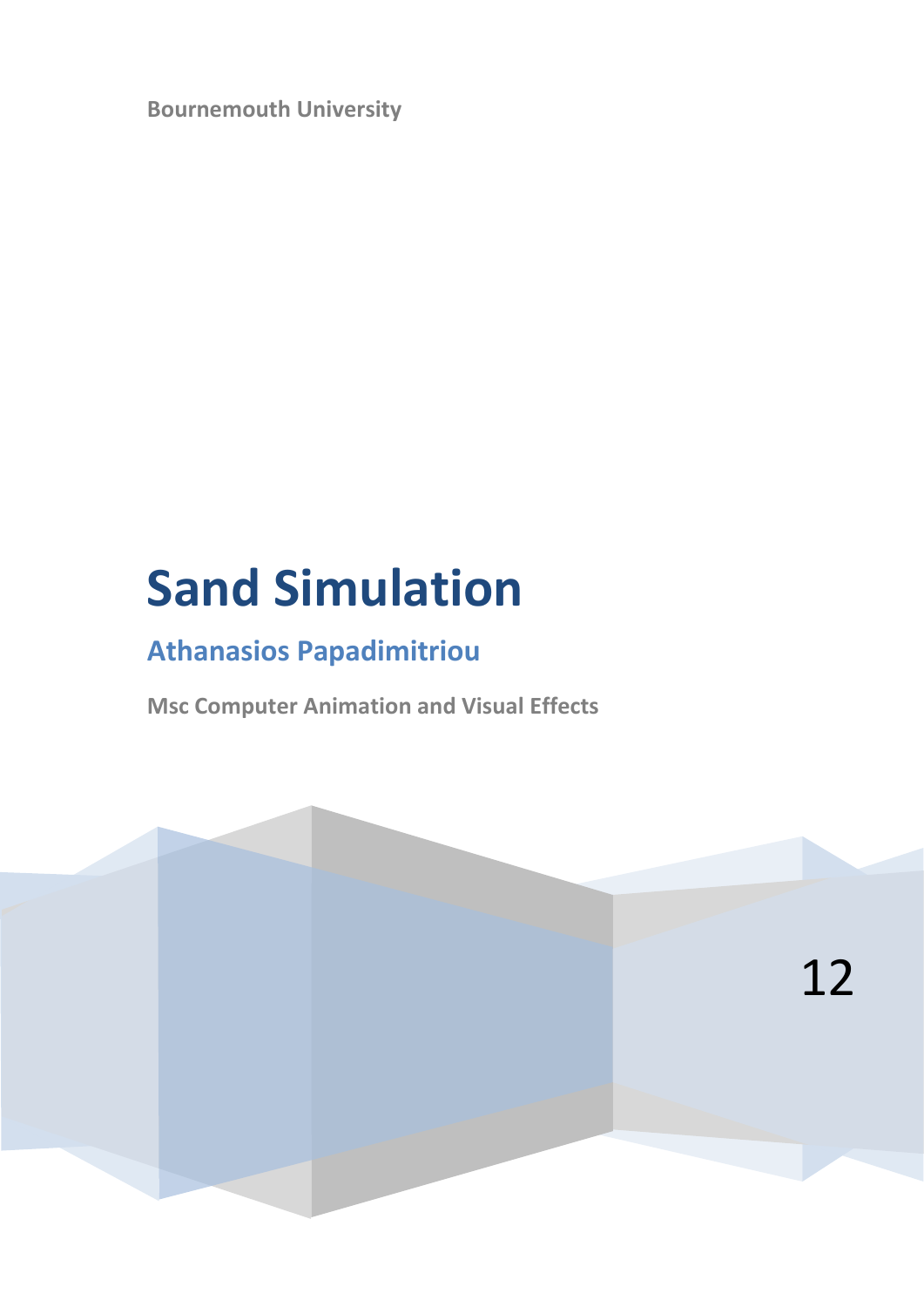# **ABSTRACT**

The simulation of granular materials has been considered a changeling task in computer graphics world. Given the limitations that a granular system presents, these materials appear unique properties that sometimes are difficult to be simulated with physical accuracy. Sand is a granular material that has offered some great effects in computer animation. Nevertheless, it is an expensive simulation as a ton of particles is needed to interact with each other in order to create visually interesting results. In this master thesis, a hybrid approach for sand simulation is proposed combing the use of particles and a heightfield for the creation of sand surfaces and the simulation of its properties. This hybrid approach is succeeded by taking advantage of the sand as an opaque material and the replacement of the invisible part of a sand surface by a mesh that is defined by a heightfield.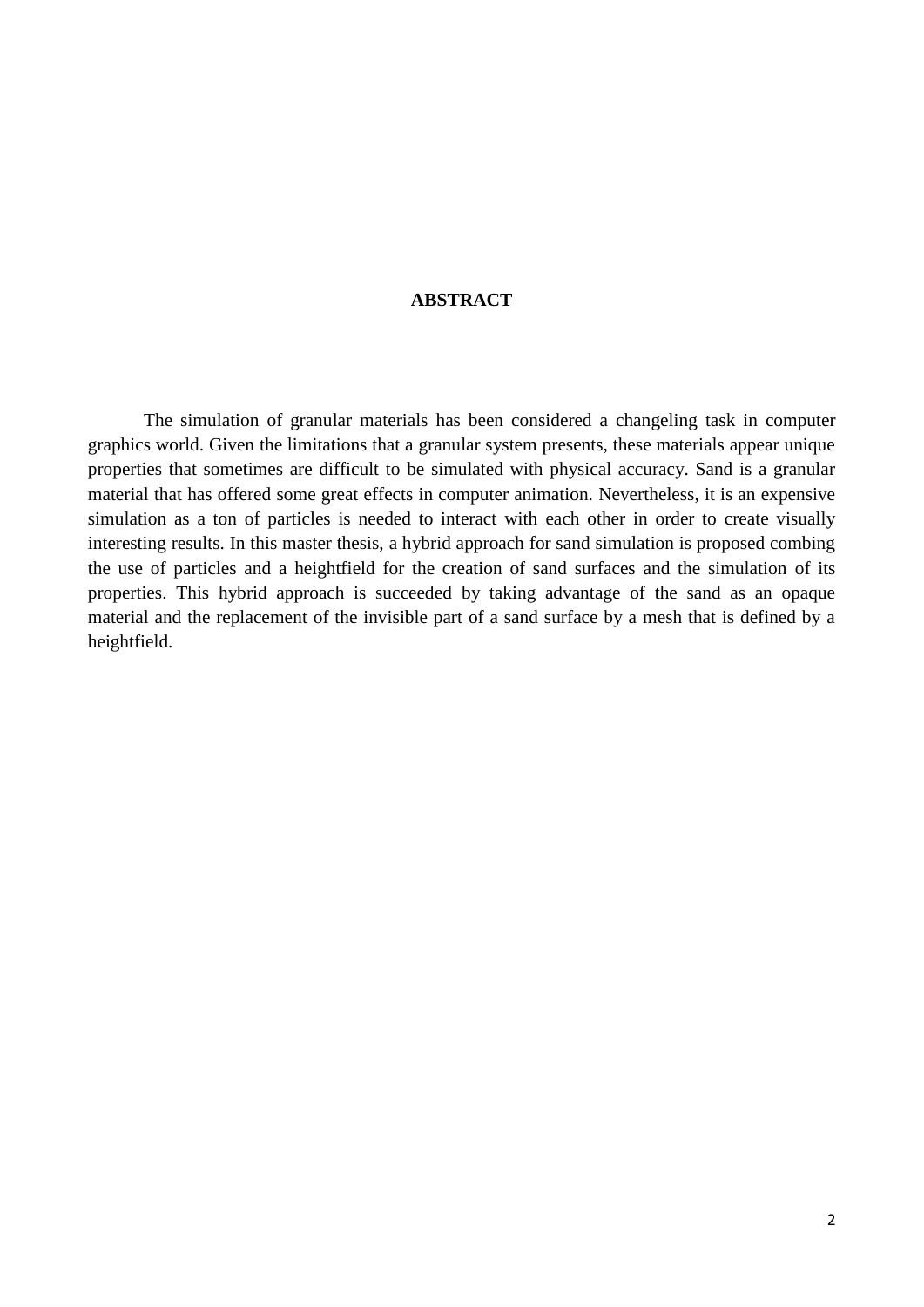# **Table of Contents**

| $\mathbf{1}$   |    |
|----------------|----|
| $\overline{2}$ |    |
| 3              |    |
| 3.1            |    |
| 3.2            |    |
| $\overline{4}$ |    |
| 4.1            |    |
| 4.2            |    |
| 4.3            |    |
| 5              |    |
| 5.1            |    |
| 5.2            |    |
| 5.3            |    |
| 5.4            |    |
| 6              |    |
| 6.1            |    |
| 6.2            |    |
| 6.3            |    |
| 6.4            |    |
| 7              |    |
| 7.1            | 27 |
| 7.2            |    |
| 7.3            |    |
|                |    |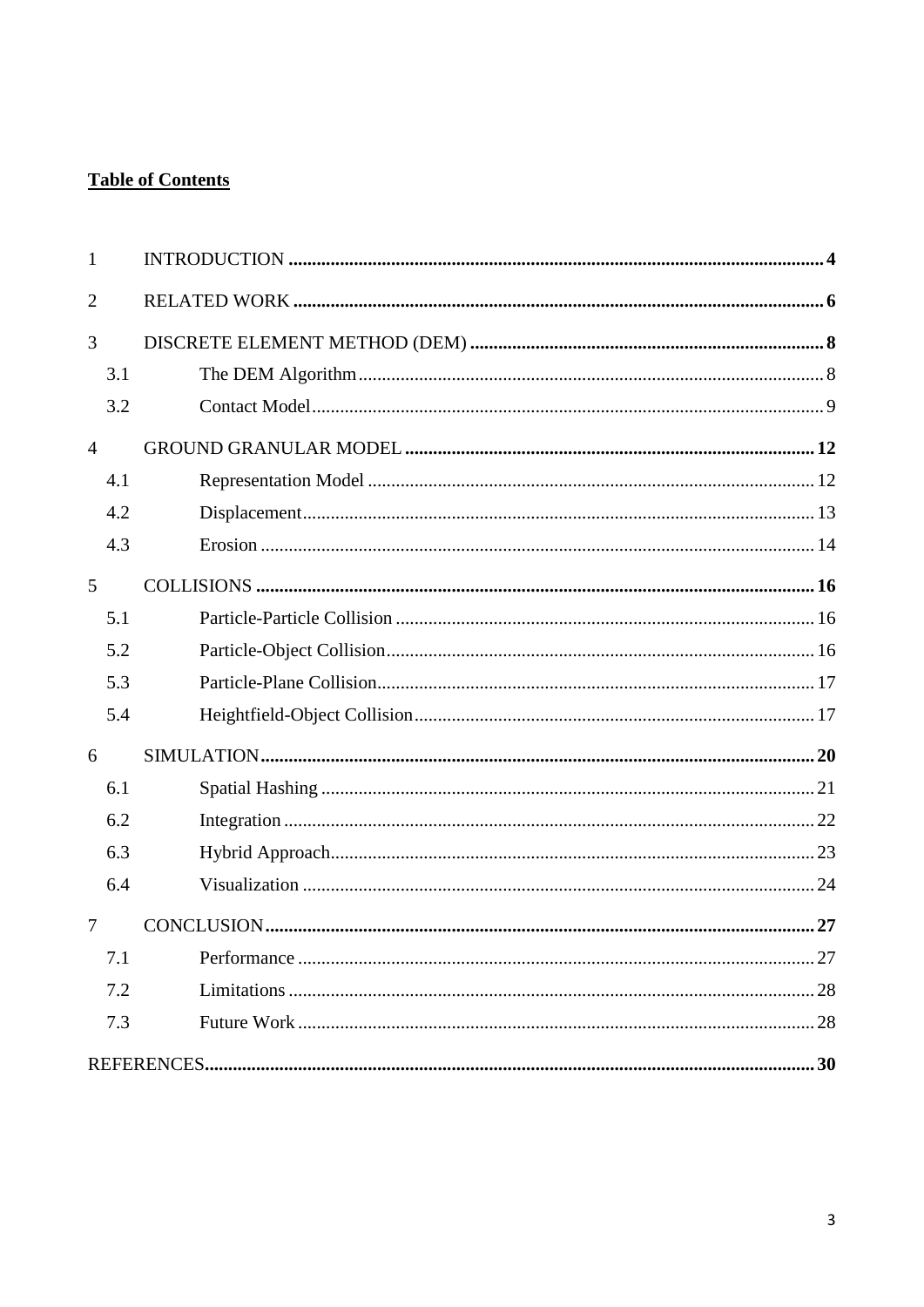# **1. INTRODUCTION**

In recent years there has been a significant increase of interest in simulating the dynamic motion of granular materials, such as sand, soil, powders and grains. In computer graphics world there has been always the demand of animating such materials, but their unique natural properties has made this task a challenging procedure. Especially, sand is a granular material that is met in many landscapes and its interaction with the environment has been researched for many years. Animating scenes with sand in computer graphics has become an interesting topic of research as the computational models for this should be highly configurable with rich visual behaviour and in as low as possible computational cost.

Many techniques have been developed for simulating sand either as a solid material or as a fluid. Due to the physical properties of the sand, sand can flow under external forces as a fluid and stabilize into sand piles as a solid. Animating sand a fluid is a nice way to lower the computational cost of sand animation but it lack in terms of physical accuracy, as the solid characteristics of sand grains are not implemented. If we want to simulate a physical model of sand movement, each grain of sand will be considered as a discrete element. So a particle-based approach in sand simulation is required for succeeding physical accuracy. The main disadvantage of such an approach is the high computational cost of having such a great number of particle's interaction. Many computational models have been developed to represent the properties of sand. Discrete element methods (DEM) are popular in this area as they can be applied in each grain and produce realistic results in terms of physical accuracy. But the computational efficiency of these methods is still a challenge.

Another way of simulating sand surfaces suggests to animate these kind of surfaces as a continuous volume of material. The most common model is the use of a heightfield which is created by dividing the volume into a uniform rectilinear grid. The use of such a model offers the ability to animate any displacement in a sand surface and handle many types of collision between an object and the surface. But even if these methods are efficient in terms of computational cost, they only can be used in animating sand surfaces and what happens on it. Other natural phenomena including sand are not able to be implemented without the use of a particle system and the representation of a sand grain as a discrete element.

This master thesis involves the implementation of a hybrid technique for sand simulation. By taking advantage of the fact that sand is an opaque material, a sand surface could be divided into two layers: the visible surface layer and the invisible interior layer. In the surface layer, sand simulation is implemented by using a particle system with Discrete Element Method in order to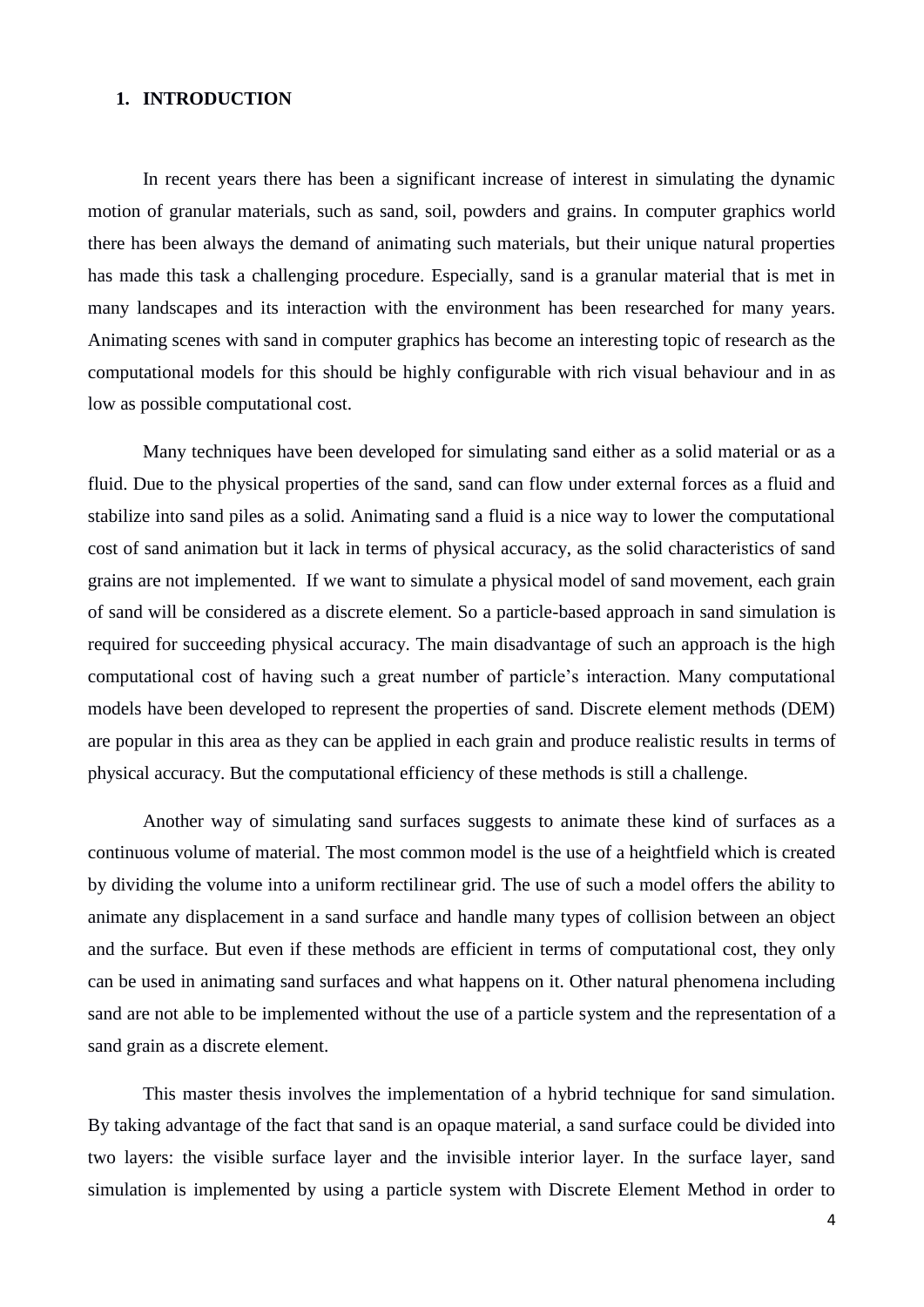apply the physical properties of the sand. For the invisible layer, a heightfield is used that stores in a 2D matrix the height of each part of the surface forming vertical columns. So, each part of the surface will have a predefined height with a surface of particles at the end of each column. While a simulation consists of the simulation itself and a visualisation part, the scope of this project has been limited to the simulation mainly.

In the following chapters the elements and the methods that were used for this sand simulation are discussed. In chapter 2, an overview of the previous work in the field of the simulation of granular materials is presented. In chapter 3, the main algorithm for the creation of the forces among the particles is explained. In chapter 4, the ground granular model for the representation of a sand surface is analyzed and algorithms for the deformation of the surface are also included. In chapter 5, the basic aspects for the collision tests between all the elements in the simulation are examined. In chapter 6, the simulation of this project and its main elements are discussed. Finally, in chapter 7, the advantages and disadvantages of this simulation are presented with suggestions for future work and improvement of this technique.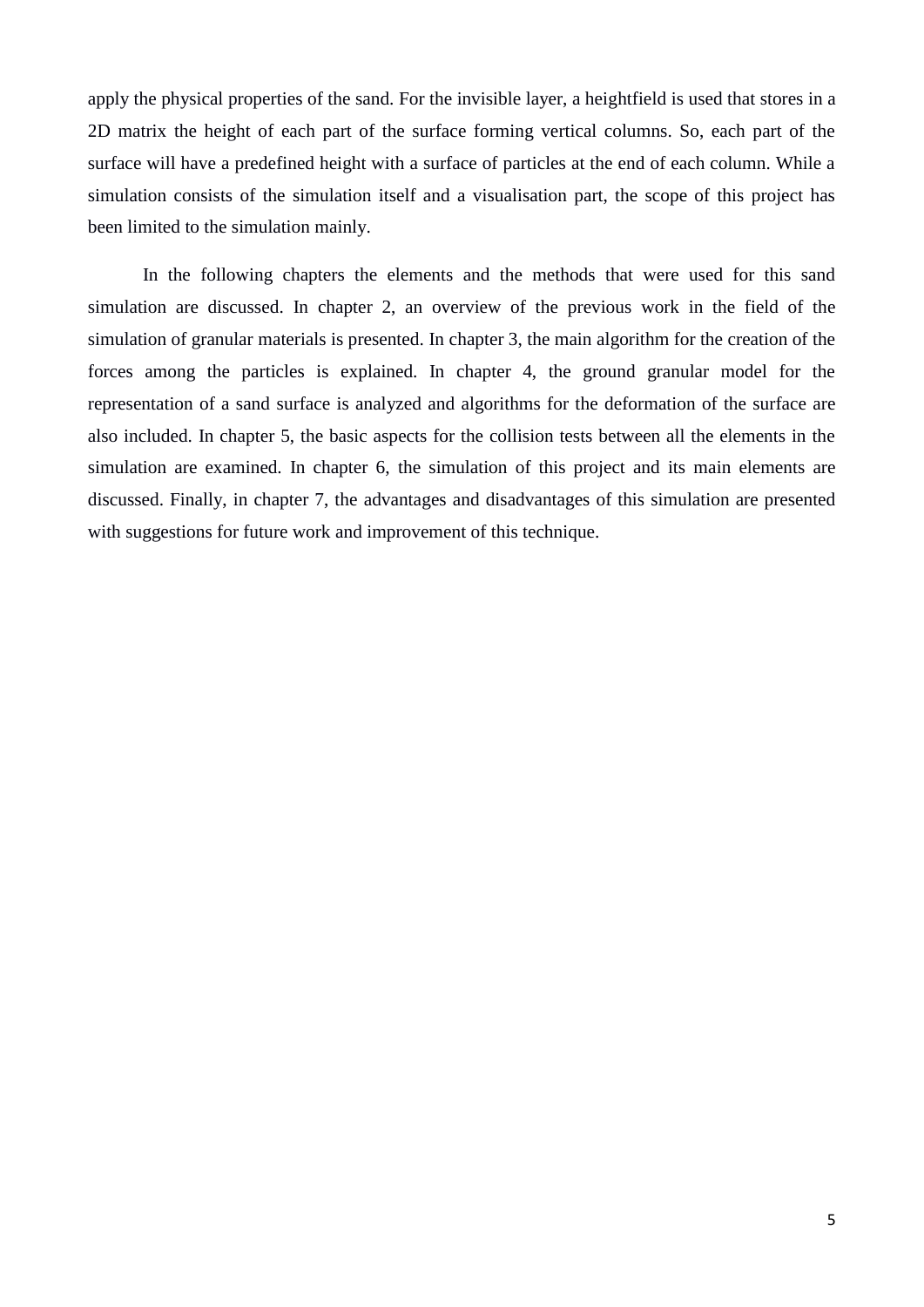# **2. PREVIOUS WORK**

A lot of research has been taken place for the simulation of granular materials, such as sand. Many different techniques have been proposed throughout the years using different elements for the representation of sand and its properties. The previous work in this field can be divided into particle-based methods and mesh-based methods.

Bell et al. (2005) presented a simulation method of granural materials, such as sand and grains, based on theoretical and experimental results in physics area. In their approach, they model the granular material with discrete elements represented by particles. The major advantage of using discrete elements is that dynamic phenomena, such as splashes and avalanches, can be generated by the particles' interaction with great physical accuracy. In addition, the simulation technique that they proposed is based on Molecular Dynamics methods, which include methods for handling the contact forces efficiently. The discrete elements in this technique are represented by multiple round particles that move together as a single rigid object. As a result, they can handle the collisions with other objects in a rigid body simulation system with realistic results. But the high computational cost is a disadvantage, as despite the realistic simulation, a sand simulation can only be used offline. In contrast to the above rigid body approach, Zhu and Bridson (2005) combined particle-in-cell(PIC) and fluid-implicit-particle(FLIP) methods to simulate sand as fluid. The results were computationally more efficient but the motion of the sand as fluid does not match all the natural properties of granular materials in terms of physical accuracy.

Based on previous similar methods, Alduan et al. (2009) presented an improved technique for simulating granular materials with particles that achieves high visual resolution and at a lower computational cost than earlier techniques. Their main difference is detected on the simulation of the internal and external forces of granular materials. The computationally expensive internal granular forces are simulated at a spatial low resolution scale, while the less expensive external forces are simulated at a spatial high resolution scale. So the physical accuracy is preserved in a more efficient way in terms of memory and computation cost. But still the problem of the high computational cost of the internal forces remains, even in a smaller scale, due to the required small time step.

Zhu and Yang (2010) described a new method for simulating sand by separating the forming sand piles in two layers: the static and the moving layer. This method offers a lower computational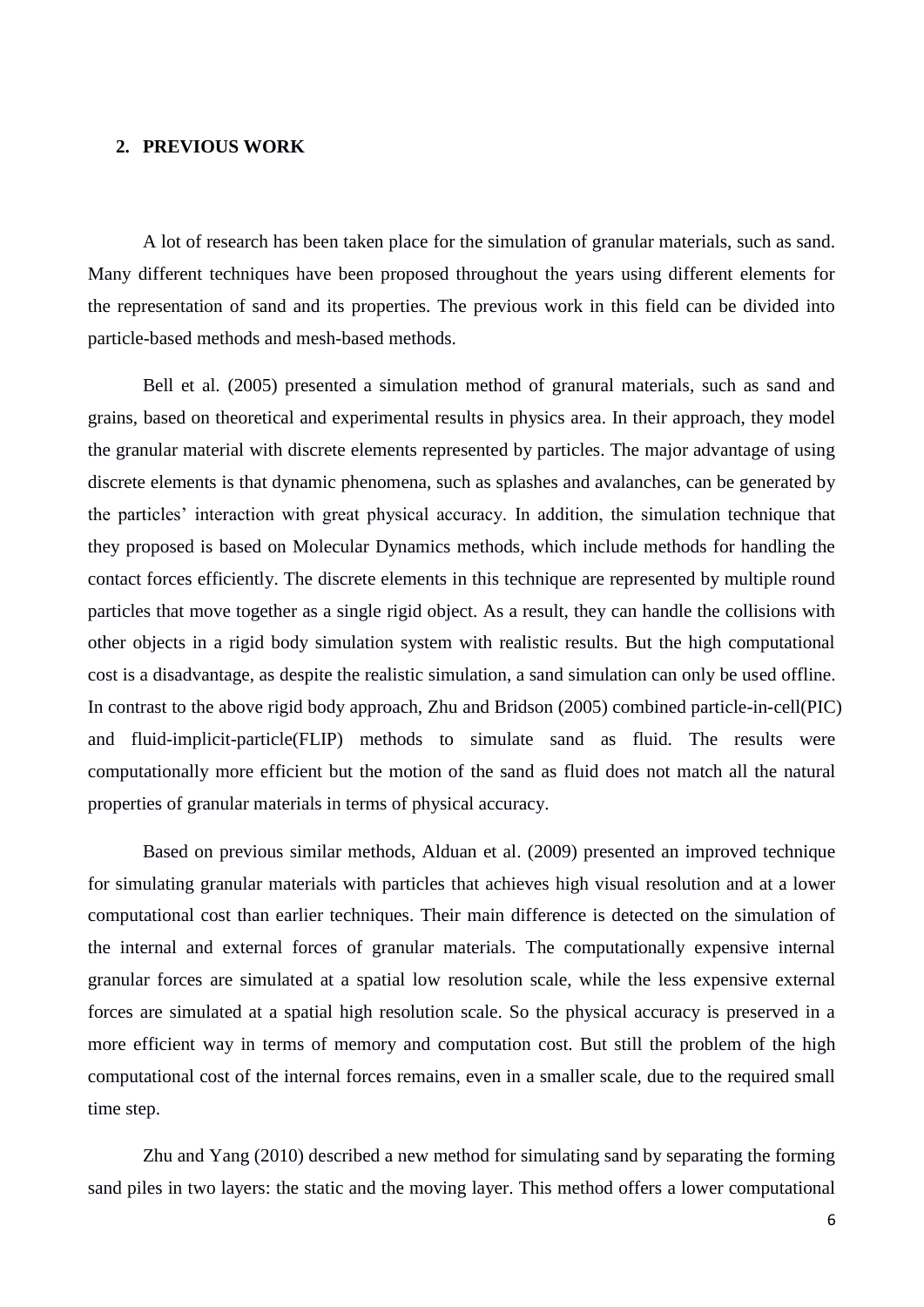cost than other particle-based methods as it replaces the static and invisible particles of sand with a heightfield. Thus, the number of particles is reduced and sand is animated as a surface flow according to the BCRE model. Their results show that their approach performs pretty well in large 3D scenes. But it cannot be used in interactive applications because of the use of the discrete element method for the interaction between the particles in the surface flowing layer.

As far as the mesh-based methods are concerned, Sumner et al. (1999) proposed a method for animating ground surfaces consisted of granular materials. For computational efficiency the ground material is modelled as a heightfield which is formed by vertical columns. So after the impact of a solid object, deformations are applied to the ground surface through the compression of the material and the movement of the material between the columns. Algorithms for the collision detection, the displacement of the surface and the process of the erosion are also presented in order to succeed as realistic results as possible. The biggest advantage of this technique is the low computational cost and its usability in simulations that run in real time. The technique that is described gives the ability to capture many behaviours of substances such as sand, mud and snow, but it lacks when it is tried to animate specific characteristics of the sand, such as the creation of sand piles and the effect of friction when a collision happens.

An improved version of an interactive system with a ground surface composed of a granular material is described by Onoue and Nishita (2003). The main difference from the above technique is that this proposed method can handle objects of various shapes, even concave ones. This enriches the interactivity of the system and the visual results become more realistic. This technique is also based on the use of a heightfield for the representation of the ground surface. For the representation of the granular material on the surface of an object, a height span map is used. Its use creates a nice effect in the interactivity between the ground surface and the different objects. Overall, it is a very interesting approach in simulating granular materials at an interactive frame rate.

Benes et al. (2006) presented a novel approach for a virtual granular material interactive manipulation system. The representation of the sand surface relies on the fact that a sand surface cannot form concave structures and so it is accomplished with a regular heightfield. The displacement and the erosion of the sand surface are considered for the sand manipulation and the results are not so realistic, but they are close to real-time speed. This is also the disadvantage of this system, as several aspects of sand simulation cannot be produced by using only a heightfield. In addition, the collision with non-spherical objects is still an unsolved problem in their method. But the ground surface manipulations are very helpful for creating similar results with low computational cost in an improved version of this technique.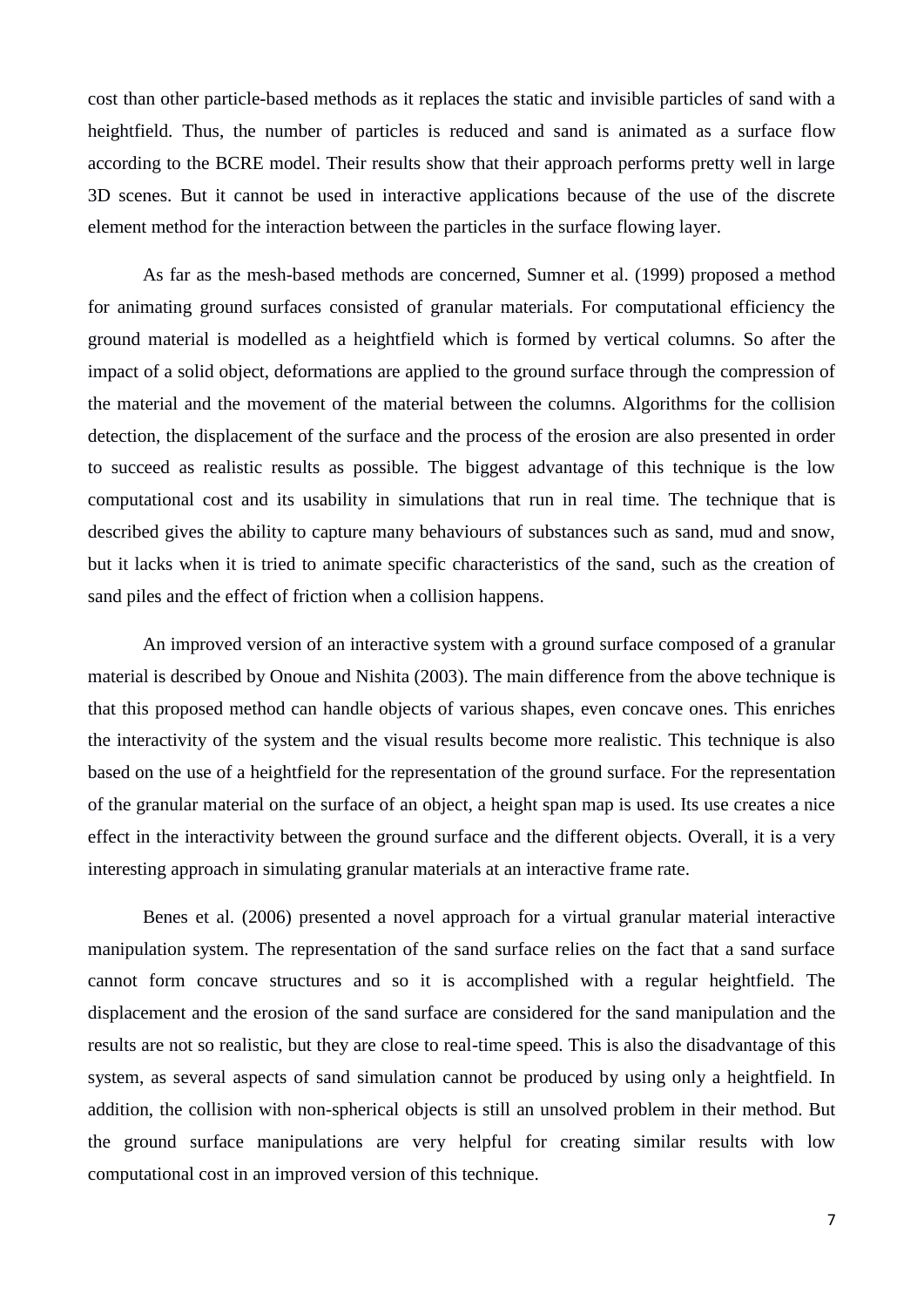#### **3. THE DISCRETE ELEMENT METHOD (DEM)**

Sand is a granular material that is consisted of many discrete solid particles. The sand grains are represented as spherical particles that interact with each other. Two important ingredients for such a granular system is the repulsion between the particles in contact and the dissipation of energy during the collisions. Another important characteristic of the behaviour of sand grains is the fact that when a significant number of sand particles are at rest, they behave as solid. Part of the reason why they behave as solid is the static friction that is taking place when two or more particles are in contact. The static friction is also responsible for the formation of sand piles and their solid situation.

The Discrete Element Method is an approach to numerical simulation that computes the motion of a large number of particles from the individual motion of each particle and their mutual interactions. In this thesis' model, a DEM method is used to calculate the forces between the particles and the motion of each one individually. An individual sand grain is modelled by a spherical particle.

#### **3.1 The DEM algorithm**

The basic steps in the algorithm using the Discrete Element Method (DEM) are:



Figure 1. DEM Algorithm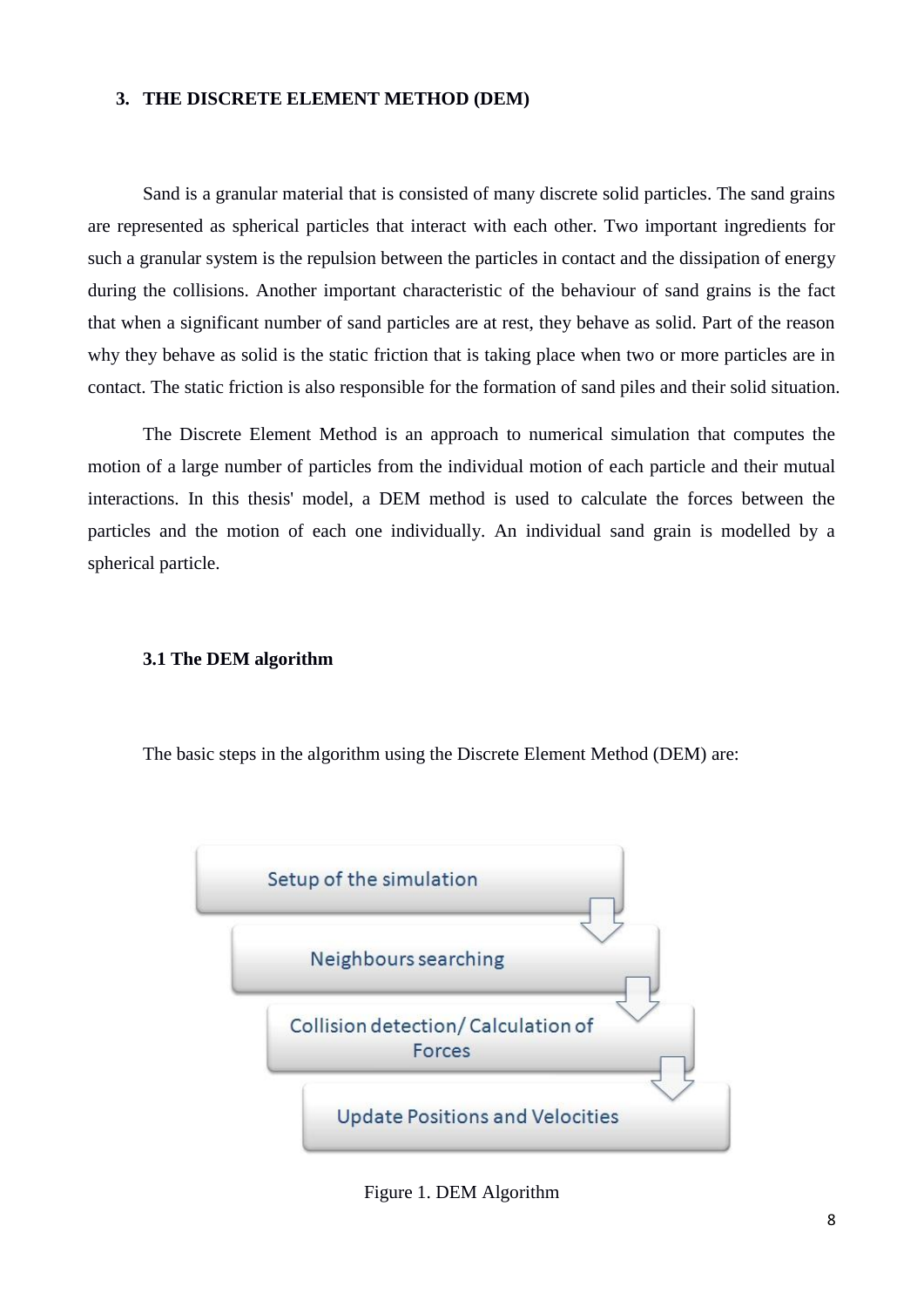- 1. Setup: The first step of the algorithm is the generation of particles and arranging them in the environment.
- 2. Neighbours: After the initialization of the particles in the system, the neighbours of each particle is computed in order to est for collisions. This is a significant part of the algorithm as it determines the particles that are candidates for interaction with each other.
- 3. Collisions and Calculation of contact Forces: When a collision detection is occurred between two particles, the appropriate forces are applied according to the DEM model that it is described below.
- 4. Update Positions and Velocities: The total force that is applied to each particle after the collision is incorporated into the motion equations and the acceleration is updated. Therefore, the positions of each particle need to be changed accordingly as well as their velocities.

#### **3.2 Contact Model**

In the DEM algorithm, when a collision between two particles occurs, a numerical contact model is applied for the proper simulation of the motion of these particles. This contact model calculates the total force that affects the trajectory of the particle. The total force on a given particle is computed as the sum of its pairwise interactions. The contact model that is used in this simulation is based on the implementation of Lee and Herrman (1992).



Figure 2. Contact Model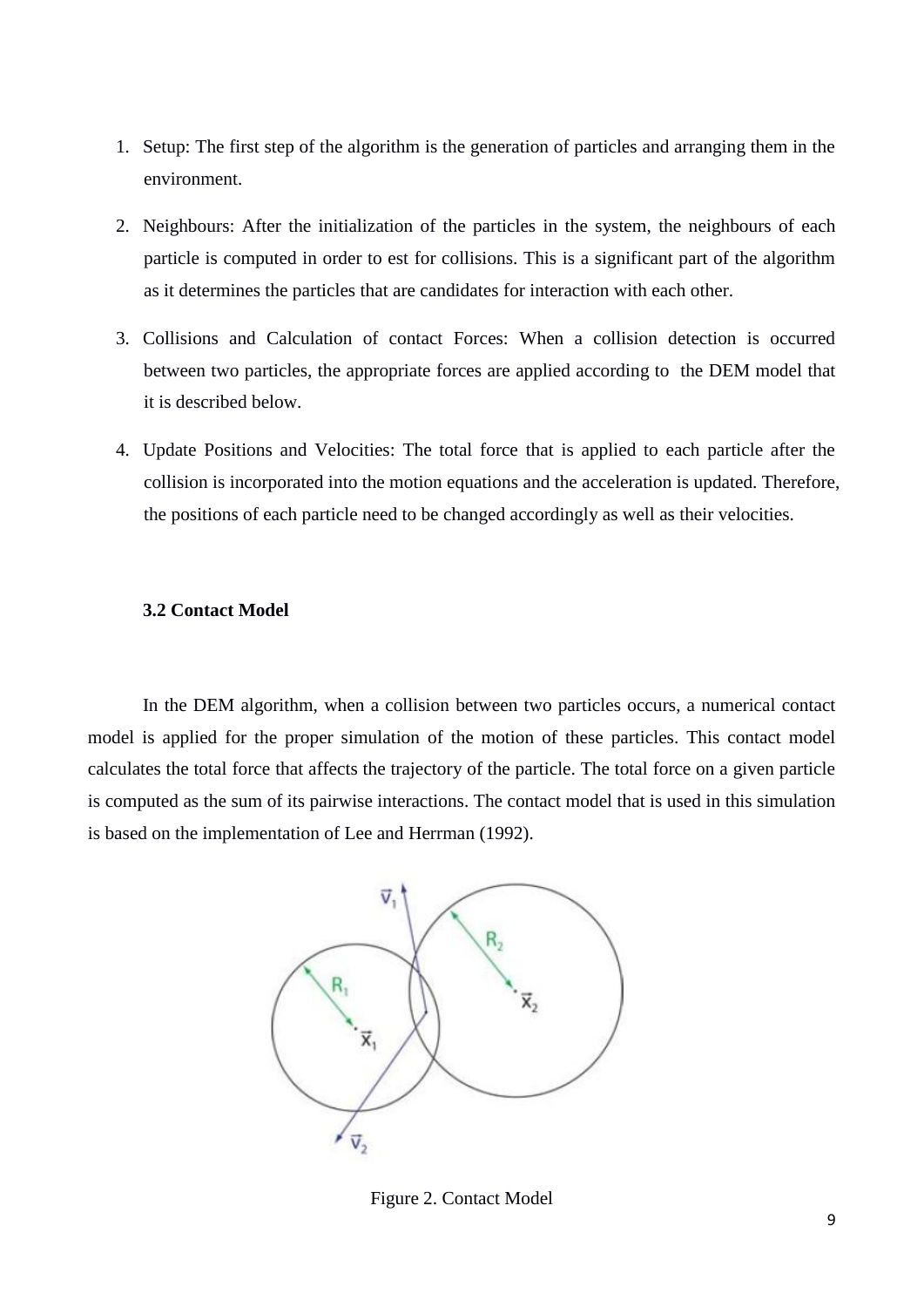The total force that is responsible to update the acceleration of each particle is the sum of the external and the internal forces. The external forces that act in a particle are the gravity and any other force from the environment. In the external forces, the force from the collision between the particle and an object can be concluded, as well as the force from the interaction between the particle and the boundary wall. The internal forces are the forces from the contacts between the particles. So the total force is compute as:

# *TotalForce = ExternalForces + InternalForces*

The internal contact force can be divided into normal and tangential components as follow:

$$
\overrightarrow{F} = \overrightarrow{F}_n + \overrightarrow{F}_t
$$

Consider two particles *i* and *j* that are in contact and their positions are  $p_i$  and  $p_j$  respectively. Their distance is defined as  $r = p_i - p_j$ . A vector  $\vec{n}$  is also defined to be a unit vector parallel to the distance between the particles *i* and *j*. A vector  $\vec{s}$  is orthogonal to  $\vec{n}$  and defines the tangential component of the internal force. Consider also the relative velocity  $\vec{v}$  as  $\vec{v}_i$  -  $\vec{v}_j$  and the radius of particle i as  $a_i$ . So, according to the model of Lee and Herrman, the internal force on particle exerted by particle  $j$  is :

$$
F_{j \to i} = F_{\rm n} n + F_{\rm s} s
$$

As it is mentioned before, the internal contact force is consisted by two components. Here,  $F_n$  if the normal factor of the normal component  $\vec{n}$  and  $F_s$  is the shear factor of the tangential component s. These two factors give to the particles the physical properties of the sand.

In more details, the normal factor  $F_n$  is calculated as follows:

$$
F_{\mathbf{n}}=k_{\mathbf{n}}(a_i+a_j-r)^{3/2}-\gamma_{\mathbf{n}}m_{\mathbf{e}}(\mathbf{v}\cdot\mathbf{n})
$$

| where: | $\kappa_n$      | The elastic constant of the sand                            |
|--------|-----------------|-------------------------------------------------------------|
|        | $\mathcal{V}_n$ | The constant that controls the amount of energy dissipation |
|        | $m_e$           | The effective mass $m_i m_j/(m_i + m_j)$                    |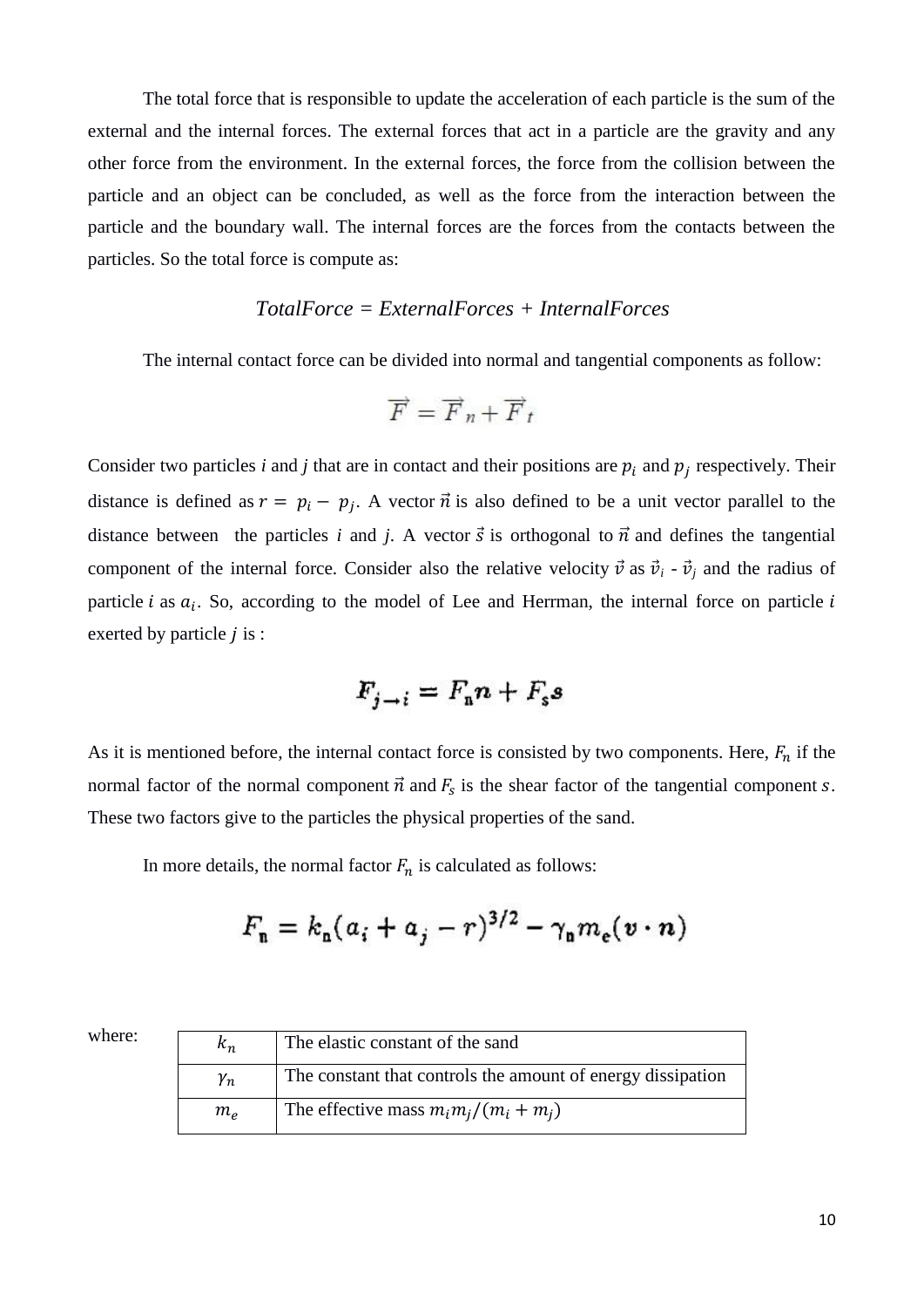The first part of this equation is the three dimensional Hertzian repulsion which is caused by the elastic deformation of the sand grain when it comes in contact with another sand grain. The second part is the friction term which depends on the relative velocity and is used for the dissipation of the energy in the simulation.

The shear factor  $F<sub>s</sub>$  of the internal force is calculated by the following equation:

$$
F_{s} = -\gamma_{s} m_{e}(v \cdot s) - sign(\delta s) \min(k_{s} \delta s, \mu F_{n})
$$

where:

| $K_{S}$          | The restoring constant of the shear force                   |
|------------------|-------------------------------------------------------------|
| $\gamma_{\rm s}$ | The constant that controls the amount of energy dissipation |
| $\delta_{\rm s}$ | The total shear displacement                                |
| $\mu$            | The static friction constant                                |

The first term of this equation is similar to second part of the previous equation and defines the dissipation of energy during the contact. The second term is actually the implementation of the static friction, a physical property of the sand material. The general idea behind the static friction is the creation of a virtual spring in the direction of the shear force between two particles in contact. So, a restoring force is acted during the contact with a maximum value that is given by Coulomb's criterion. When the particles are no longer in contact, this virtual spring between them is removed. It is important also to note that the rotation of particles is not included in this simulation.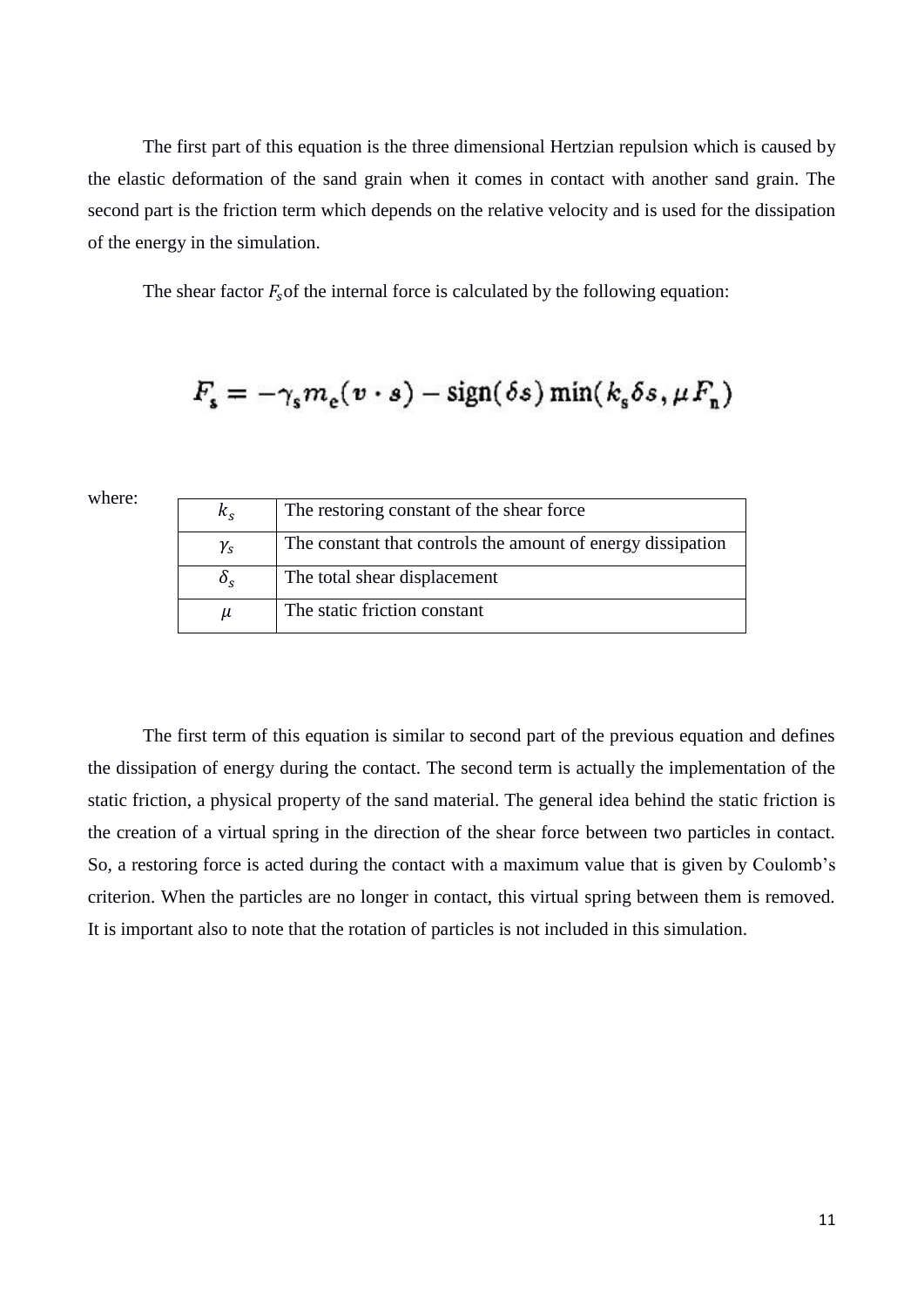#### **4. GROUND GRANULAR MODEL**

## **4. 1 Representation model**

In this thesis a hybrid approach for sand animation is proposed combining particles with a general model of deformable granular material. This model is represented by a heightfield which is defined by vertical columns. It is actually a continuous volume of sand on the ground that is divided into a rectilinear grid. Each column in the grid takes a defined height in order to form the necessary heightfield for the simulation. This heightfield replaces the invisible and static layer of a sand surface and, therefore, the necessary number of particles needed for the simulation is reduced by a significant margin. The resolution of the grid can be suitably selected according to the environment and the size of the objects that are going to interact with it.



Figure 3. Representation of Heightfield (Holz et al,2009)

In this simulation, the heightfield has a predefined height for each column and it forms flat surfaces. But the initial conditions for the height of each grid point could also be created either procedurally or imported from a variety of sources. Unfortunately, there is not such an implementation in this simulation due to time constraints. But it is a challenge to be created in the future.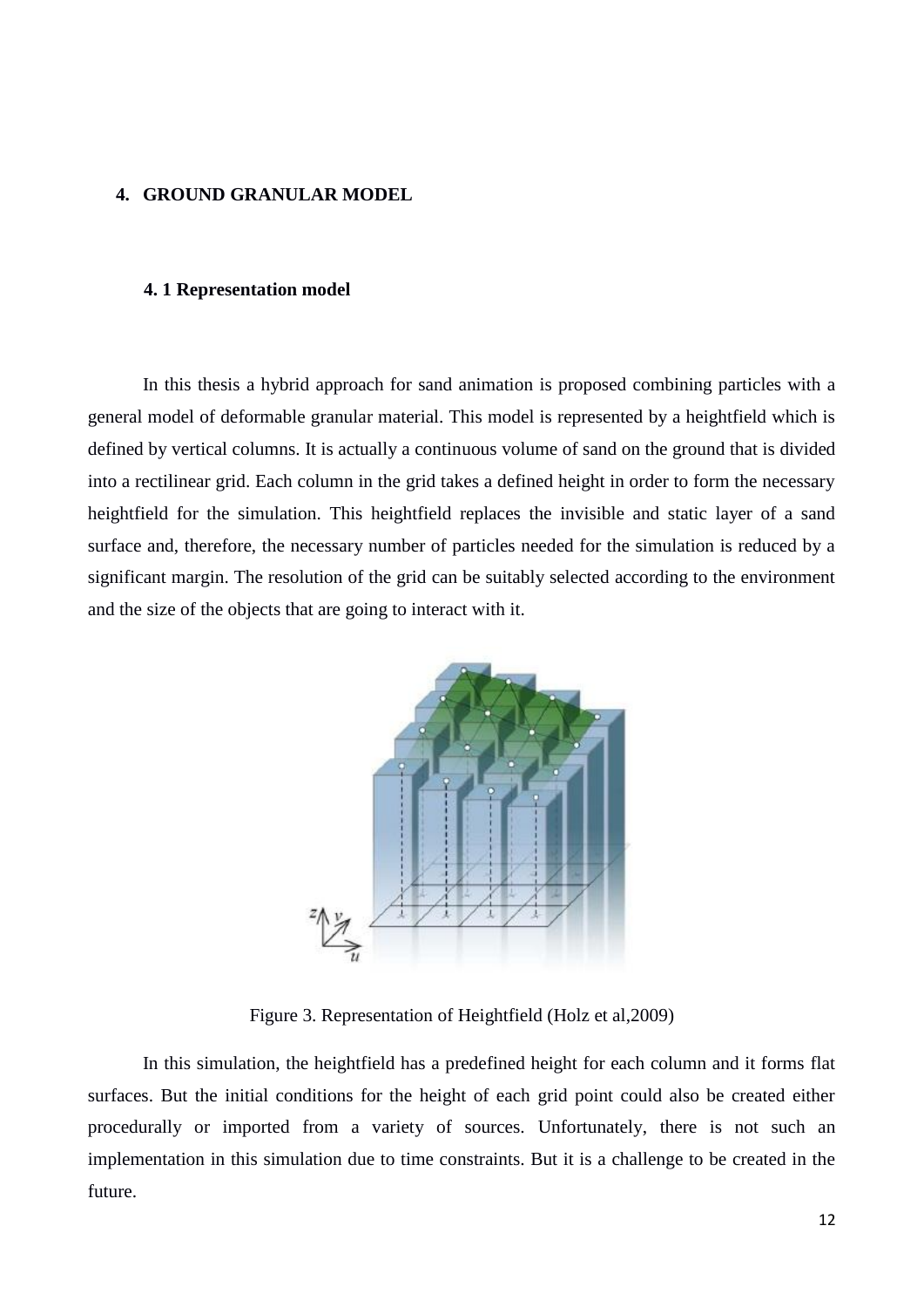After the initialization of the heightfield, an algorithm for its interaction with objects in the environment needs to be implemented. This algorithm has three basic stages: collision detection, displacement, erosion. The collision detection between the heightfield and the objects in the environment will be discussed in the next chapter.

#### **4.2 Displacement**

The displacement of the sand surface is taken place when an object is in contact with the columns of the heightfield. Therefore, when a collision is detected, the columns that are in contact with the object are moving downwards until the object remains stable. In order to find the neighbouring columns that are not in contact with the object, an array is used to store a integer value. This array actually shows if a column is in contact with the object or not. If it is in contact, then it takes the value of 1, otherwise it takes the value of 0. This is useful when we try to find the surroundings columns for the displacement step of the algorithm.

This procedure is applied for every column of the heightfield that is affected by the surface of the object that is in contact with the heightfield. The material from these columns is either compressed or distributed to the surroundings columns that are not in contact with the object. This material is represented by the vertical displacement of the columns and is stored in a value  $(m)$  that is going to be used for the total distributed material in the neighbouring columns. For the compressed material, a ratio  $\alpha$  is used and can be chosen from the user according to the type of the surface that is going to be appeared. Then the distributed material is calculated as follows:

# $\Delta h = \alpha * m$

After these calculations, the height of each surrounding column that is not in contact with the object is increased in order to simulate the displaced material. The material is equally distributed in these columns and the next step is the procedure of erosion which is explained below.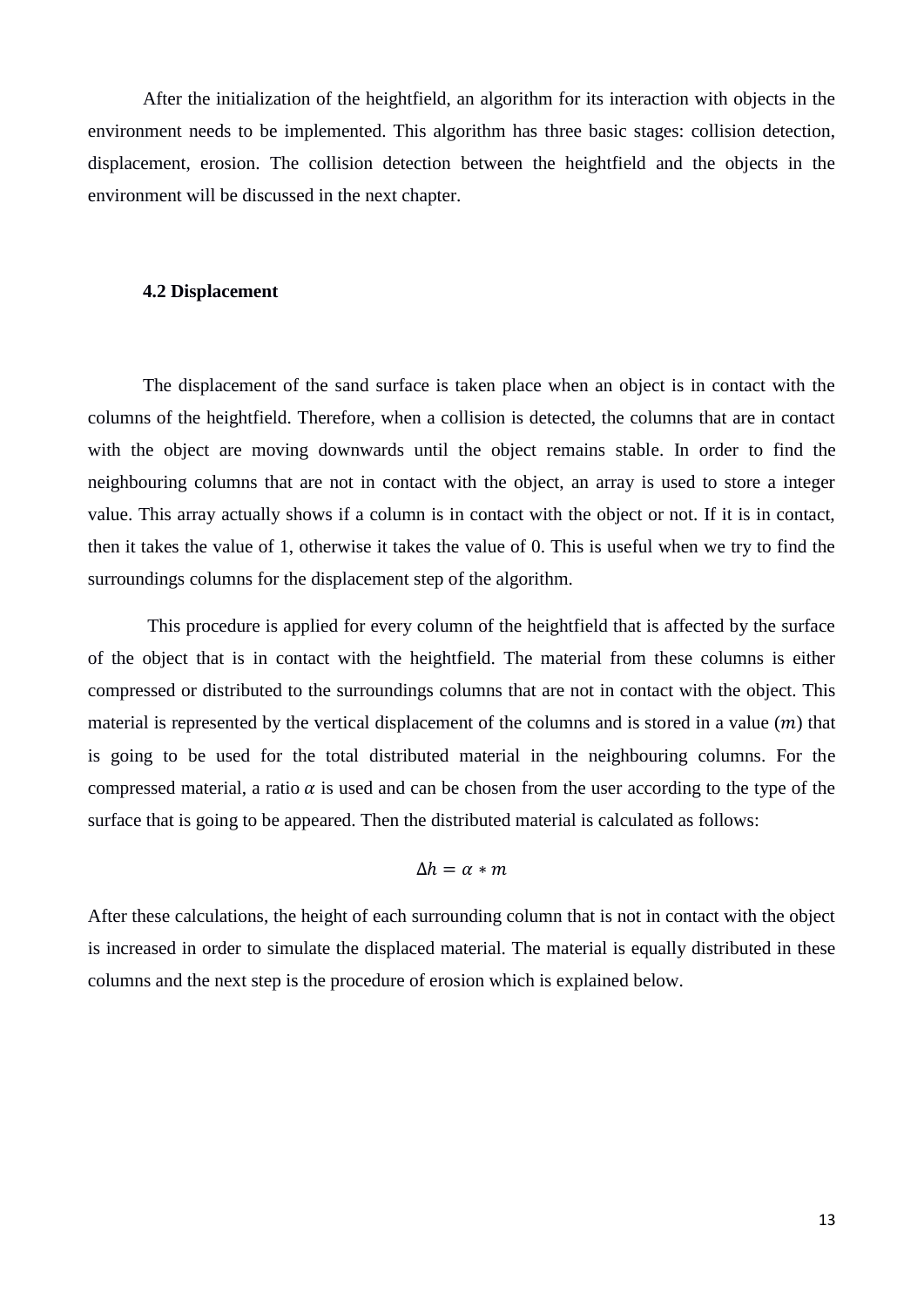

Figure 4. Displacement of surface

#### **4.3 Erosion**

After the material is displaced in the neighbouring columns, an erosion procedure needs to be applied for creating realistic deformation of the sand surface. After the displacement of the surface, the material is distributed only in the first ring of the surrounding columns that are not in contact with the object. Therefore, an unrealistic visual result needs to be corrected. During the erosion step of the algorithm, the steep slopes between the columns and their neighbours are examined and an amount of the material in each column is further moved to columns with a lower height.

The slope between two adjacent columns is actually represents the angle of repose of the sand. When the columns are moving upwards due to the transferred material of the compressed columns, sand piles are formed around the object on the surface. According to the physical properties of sand as a granular material, the height of a sand pile is dependent of the angle of repose. Therefore, each displacement in the columns of the heightfield needs to be further examined in order to produce realistic visual results close to physical accuracy. This is a reason why the slope between the adjacent columns has a significant role in the deformation of the sand surface. According to Sumner et al. (Sumner et al, 1999), for a column  $ij$  and a neighbouring column  $kl$ , the slope, s, is calculated as:

$$
s = \tan^{-1}(h_{ij} - h_{kl})/d,
$$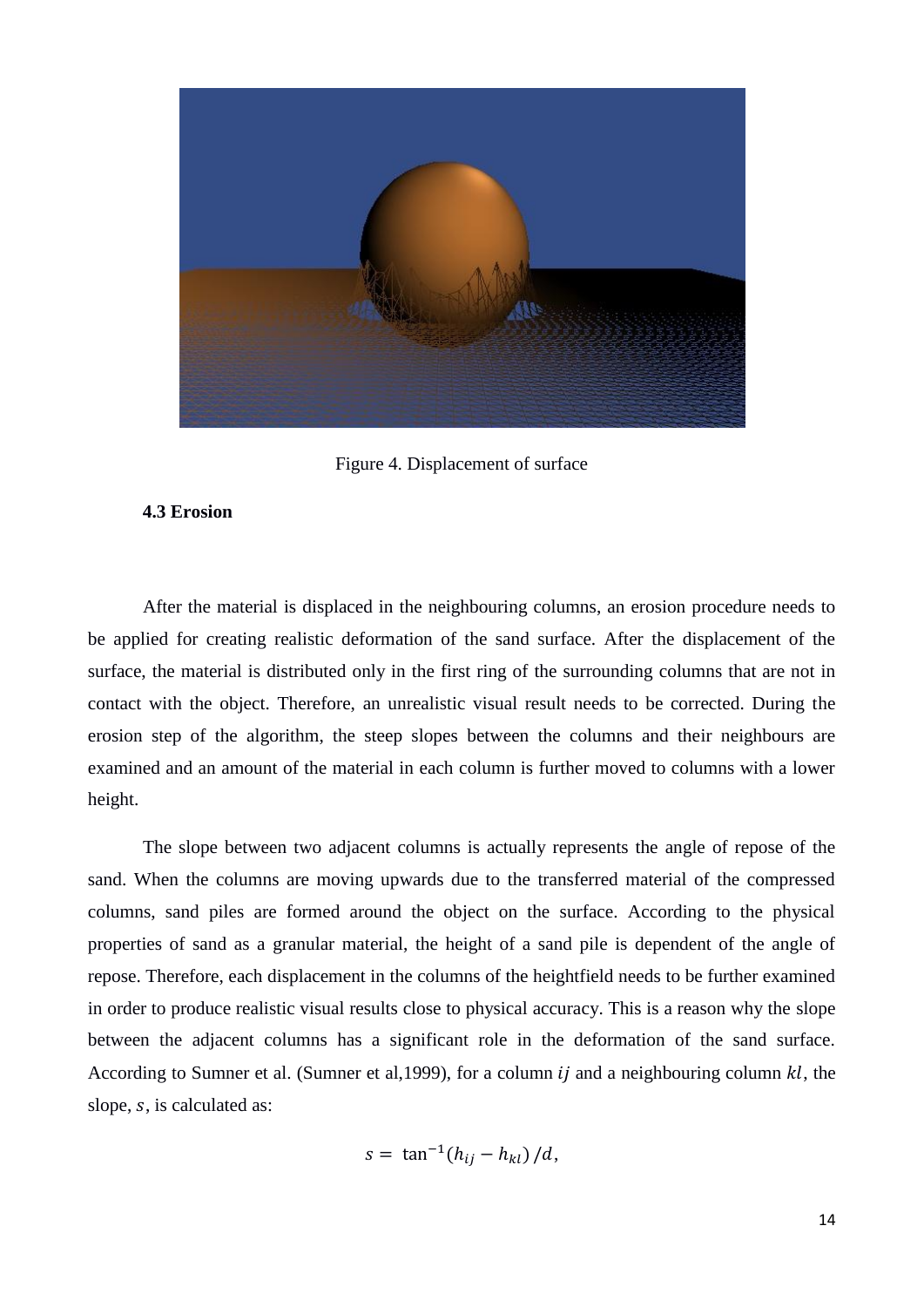where  $h_{ij}$  and  $h_{kl}$  are the height of columns ij and kl respectively, and d is the distance between the two columns.

The next step after the calculation of each slope is the correction of any large values of slopes. This correction is implemented by defining a threshold  $(\theta_{out})$ . If the slope between two columns is greater than this threshold, then the material is moved from the higher column down the slope to the lower column. This procedure is repeated until all slopes are below a second threshold  $(\theta_{\rm ston}).$ 

The amount of material that is distributed between the columns with steep slopes is computed by the average difference between the neighbouring columns. The equation is:

$$
\Delta h_a = \frac{\sum (h_{ij} - h_{kl})}{n}
$$

,

where  $n$  are the neighbouring columns. The average difference in height is then multiplied by a fractional constant  $(s)$ . The material after the above calculations is then equally distributed to the neighbouring columns with lower height. The erosion step of the algorithm gives the realistic visual results of a sand surface and by changing the factors, the appearance of the deformation on the surface is going to be different.



Figure 5. Erosion on the surface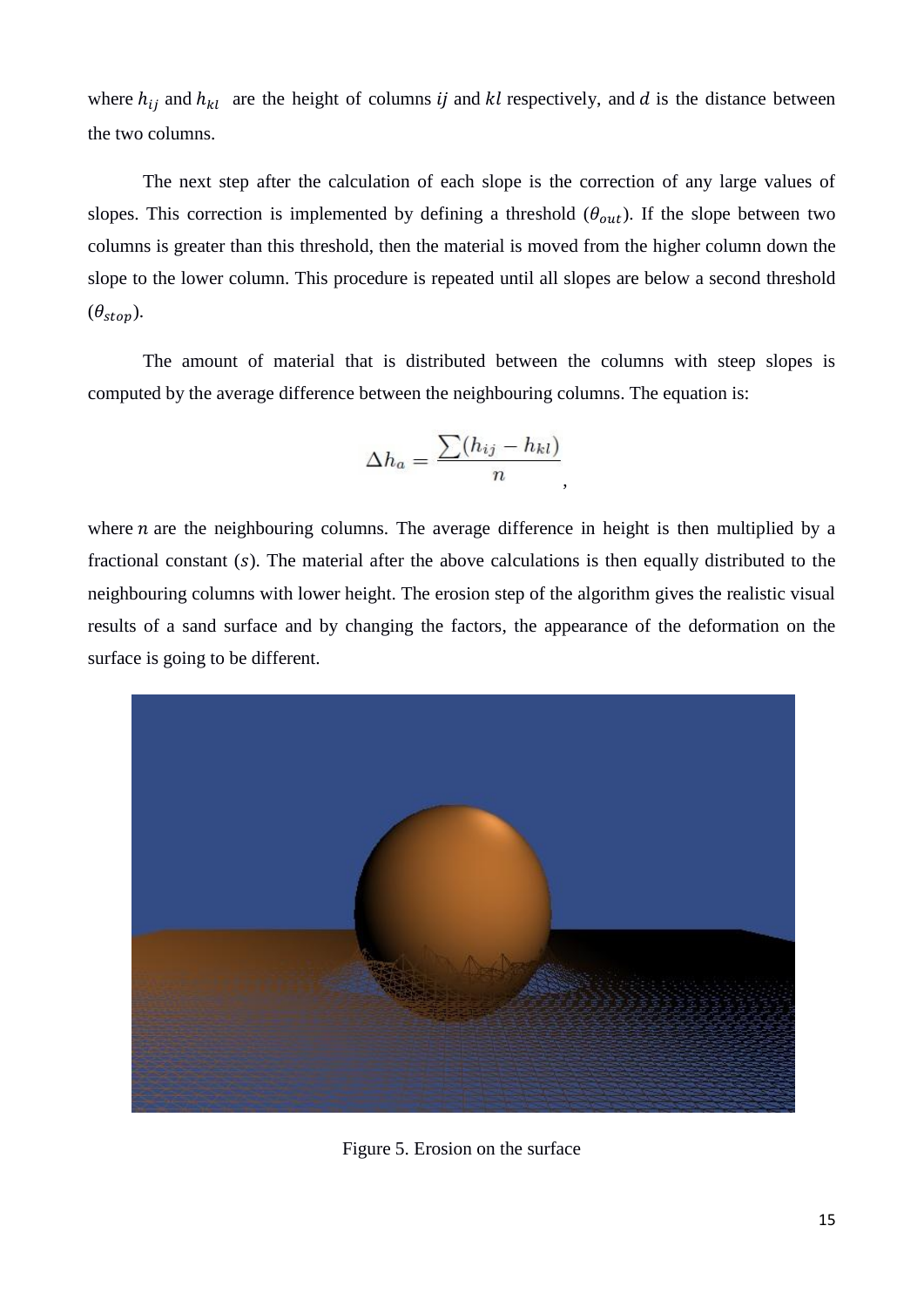#### **5. COLLISIONS**

In a physics-based simulation the management of different types of collision between the elements that take part in the simulation is a significant factor for the success of realism. Each collision has two main parts: the collision detection and the collision response. Both procedures increase the computational cost of the simulation significantly and, thus, they need to be handled carefully and effectively in order to succeed physical accuracy in the simulation. In the following chapters, the different types of collision in this simulation are going to be explained.

#### **5.1 Particle-Particle Collision**

For the representation of a sand grain, a spherical particle is used in order to simplify the collisions between each sand grain. By using spheres the collision detection between each pair of particles becomes very simple as we only need to compute the distance between the centres of each pair of particles. Consider two particles *i*, *j* with centres at positions  $p_i$  and  $p_j$  respectively. Given the radius  $r$ , as each particle in this simulation has the same radius, a collision occurs when:

$$
dist \leq minDist^2
$$
 where  $dist = relPos^2$ ,  $relPos = P_1 - P_2$  and  $minDist = r_1 + r_2$ 

The collision response in each case is described by the contact model between two particles in the DEM algorithm above.

#### **5.2 Particle-Object Collision**

In this simulation, spherical objects in the environment have been used in order to lower the computational cost of the collisions between a large number of particles and the objects in the environment. The collision detection is the same as in particle-particle collision case but the collision response is a bit different. In this case, when a collision occurs, an additional force from the contact with the spherical object is added in the total sum of forces that affects the acceleration of each particle. This force is divided into two components, the normal and the tangential force.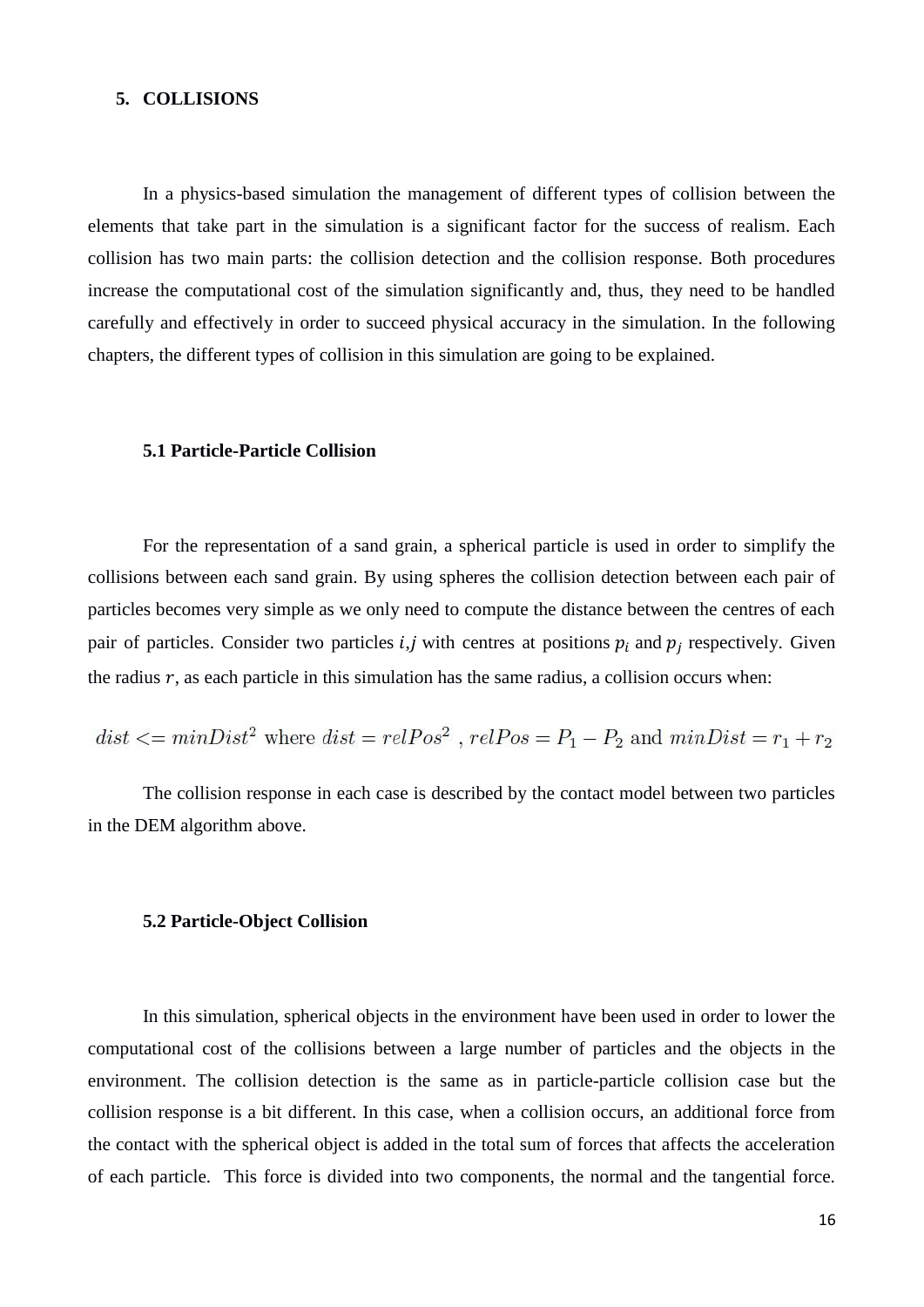Both components are calculated as described in the contact model with the static friction applied on the surface of the spherical object. But in this type of collisions, a different value for the elastic constant of the material  $(k_n)$  is defined depending on the surface of the spherical object.

#### **5.3 Particle-Plane Collision**

Another type of collision in this simulation is between the particles and a flat surface. Flat surfaces represent the walls of a bounding box of the upper face of the columns in the heightfield. In order to examine if a collision occurs between a spherical particle and a plane, the dot product  $(D)$ of the plane's normal  $P_n$  with the position vector of the centre of the particle (p) needs to be calculated as shown below:

$$
D = P_n \cdot dot(p)
$$

Then it is checked if the value of  $D$  is greater than the radius of the particle in order to determine if there is collision or not. An additional check need to be considered, in order to define that the particle is inside the dimensions of the plane.

#### **5.4 Heightfield-Object Collision**

An important event of this simulation is happening when an object in the environment is falling on the sand surface that is represented from the heightfield described in the previous chapter. The collision detection between the object and the heightfield was a changeling task, as it is vital for the implementation of the ground granular model.

As far as the collision detection is concerned, a ray is cast from the vertex at the top of each column of the heightfield along the normal direction of the column. Because we use spherical objects in the environment, the collision can become a ray-sphere collision which is described in details below. First of all, the object is defined as a sphere with its centre position at a point  $p(x, y, z)$  and a radius r. Then we consider as  $p_c$  the centre position of a sphere at a point  $(x_c, y_c, z_c)$ . Given the equation of the sphere as: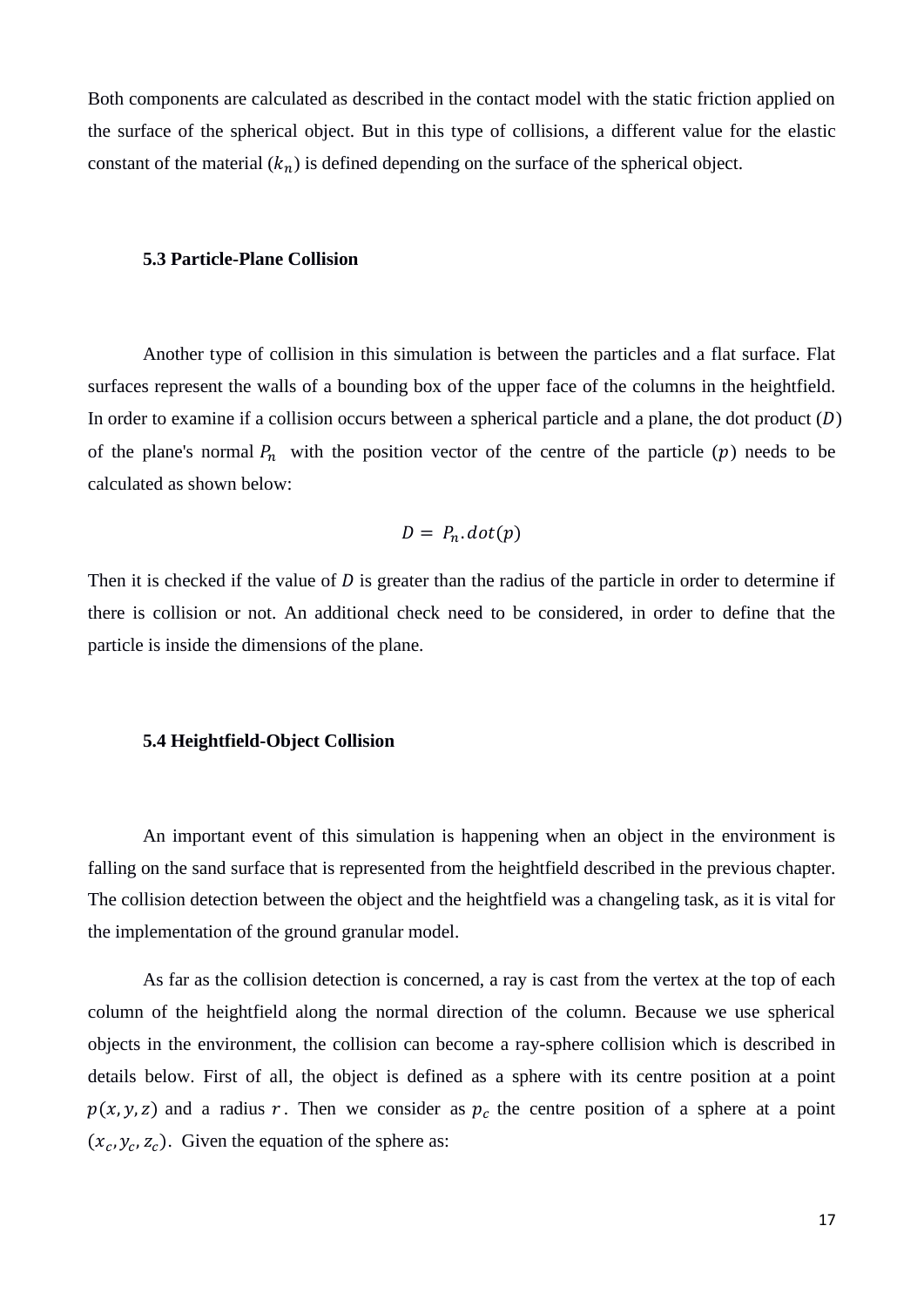$$
x^{2} + y^{2} + z^{2} = p \cdot p = r^{2} \text{or } p \cdot p - r^{2} = 0
$$

we define the equation of a sphere centred at  $p_c$  as

$$
(p - p_c) \cdot (p - p_c) - r^2 = 0
$$

So, having a ray in the direction (d) of the normal of each column of the heightfield  $(d_x, d_y, d_z)$ , parameterized by t, and given the starting point  $(p_0)$  of the ray as the position of the centre of each column, we get p in above equation as  $p = t_d + p_0$ .

So the sphere equation transformed into the following equation:

$$
(td + p_0 - p_c) \cdot (td + p_0 - p_c) - r^2
$$

Having defined all the above values, a hit is examined by solving the quadratic form of this equation. The discriminant of the quadratic equation is calculated as:

$$
a * t2 + b * t + c = 0
$$

$$
D = \sqrt{b2 - 4 * a * c}
$$

Now we check if the value of computed discriminant is greater than 0 or not. If  $D>0$ , it means that an object is detected in the direction of the ray and by solving the equation, the hit points can be found. By computing the distance between the first hit point and the height of the column, collision detection is occurred when this distance is equal to zero. In the opposite case  $(D<0)$ , no collision is detected and, therefore, no further calculations needs to be done. The ray-sphere algorithm used in this simulation is as follows:

> $A = m$  heightfield->m Normal.dot(m\_heightfield->m\_Normal); t=m\_heightfield->m\_heightPos-m\_object->m\_Position;  $B=$  m\_heightfield->m\_Normal.dot(t)\*2;  $C=t.dot(t)-r*r;$ discrim =  $B * B - 4 * (A * C)$ ;

In order to restrict the calculations for the ray-sphere collision, the bounding box of the spherical object is projected into the surface and, as a result, only the columns that are inside the dimensions of the bounding box is considered in the collision detection algorithm. So the computational cost is reduced for this type of collision.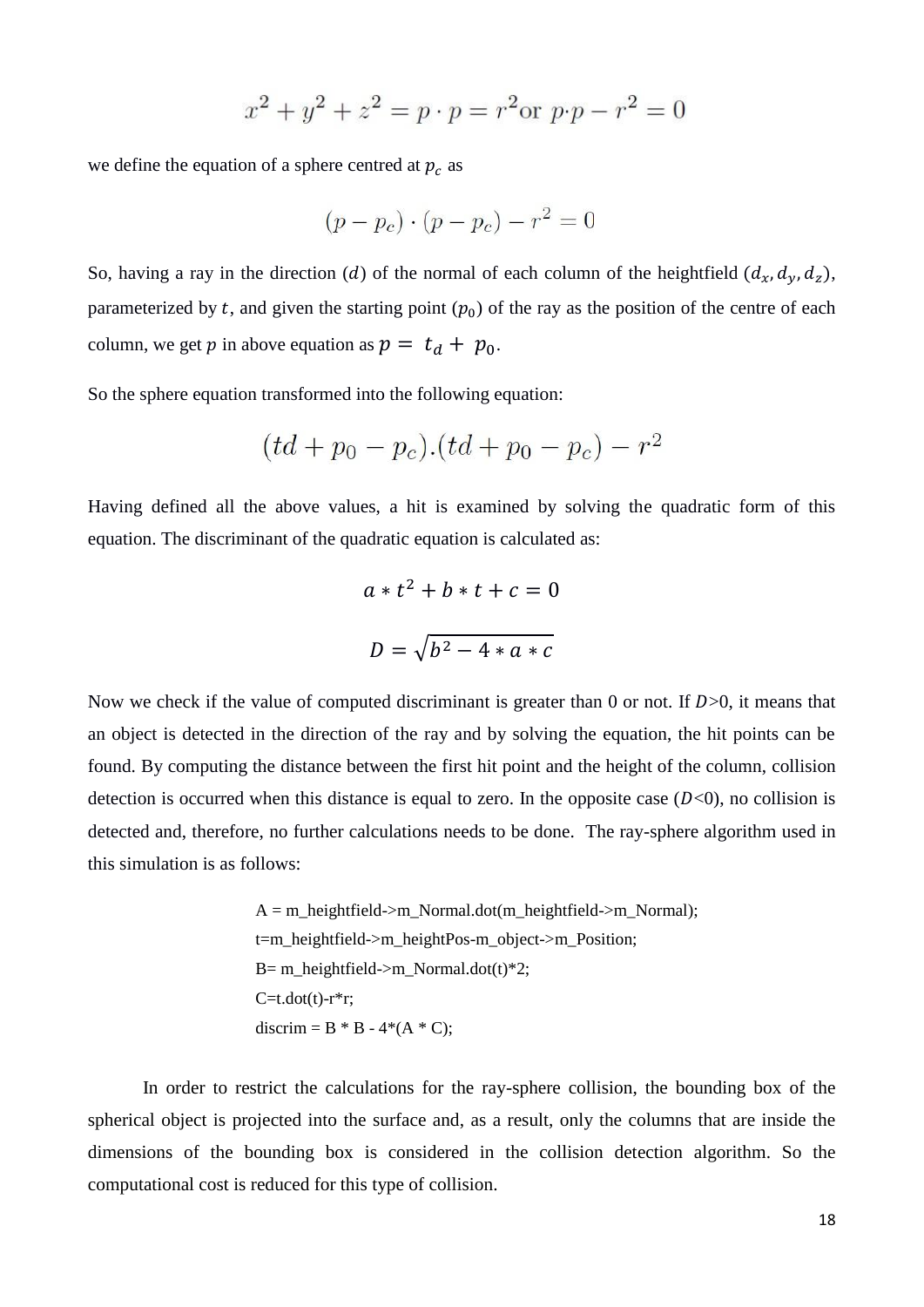As far as the collision response in this case is concerned, an opposite force from the ground surface is applied to the object with the same magnitude as the gravity of the object. Due to the granular material of the surface, a dissipation of energy is happening and, therefore, the object is sinking in the surface until its vertical velocity becomes zero. This dissipation factor is applied to the velocity of the object and can be defined by the user according to the desired type of sand surface in the simulation.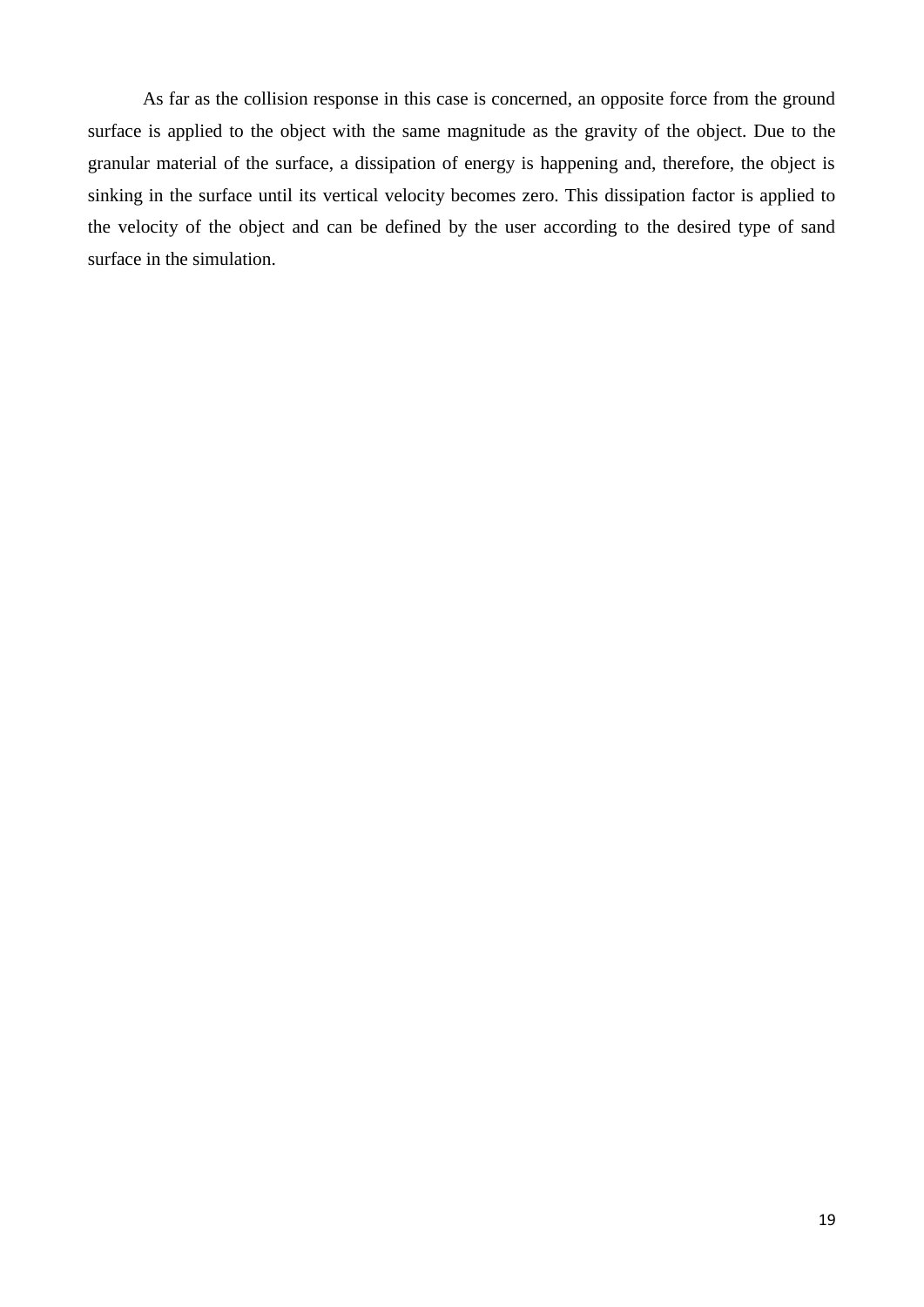# **6. SIMULATION**

#### **6.1 Spatial Hashing**

An important part of any physical-based simulation is its optimization. In this sand simulation, the use of a large number of particles demands the computations to be as few as possible. One computationally expensive procedure in this simulation is the search for the neighbours of each particle. This procedure is performed in every time-step of the simulation and it actually affects the physical accuracy of the simulation, because it determines the particles that are going to interact with the internal forces. For this reason, a spatial decomposition has been implemented to reduce the time of this procedure.

This spatial decomposition has been succeeded using a spatial hashing algorithm developed by Teschner et al. (2003). The use of this algorithm for the optimization of the neighbouring search procedure has a great advantage. It actually decreases the complexity from  $O(n2)$  to  $O(nm)$  when the simulation needs to find the neighbours of each particle in every time-step.

The spatial hashing algorithm that is used in this simulation uses a hash function that converts the position vector of each particle to an integer hash value. This value is then stored in the suitable cell in the hash table. So, the search for neighbours becomes a procedure of finding the particles that are inside the same cell in the hash table. One important parameter in the algorithm is the appropriate selection of the cell size and it depends on the radius of the particles that is used in the simulation.

After having defined the cell size, a hash function is used in order to create the values that correspond to each position. Particles with same hash values are stored in the same cell. This hash function takes as input the discretised components of the 3D position vector  $(p)$  of the particle and it returns a value as follows:

$$
hash(\hat{r}) = (\hat{r}_x p_1 \text{ xor } \hat{r}_y p_2 \text{ xor } \hat{r}_y p_3) \mod n_H
$$

where:  $-r_x, r_y, r_z$  are the discretised values of  $p_x, p_y, p_z$  respectively.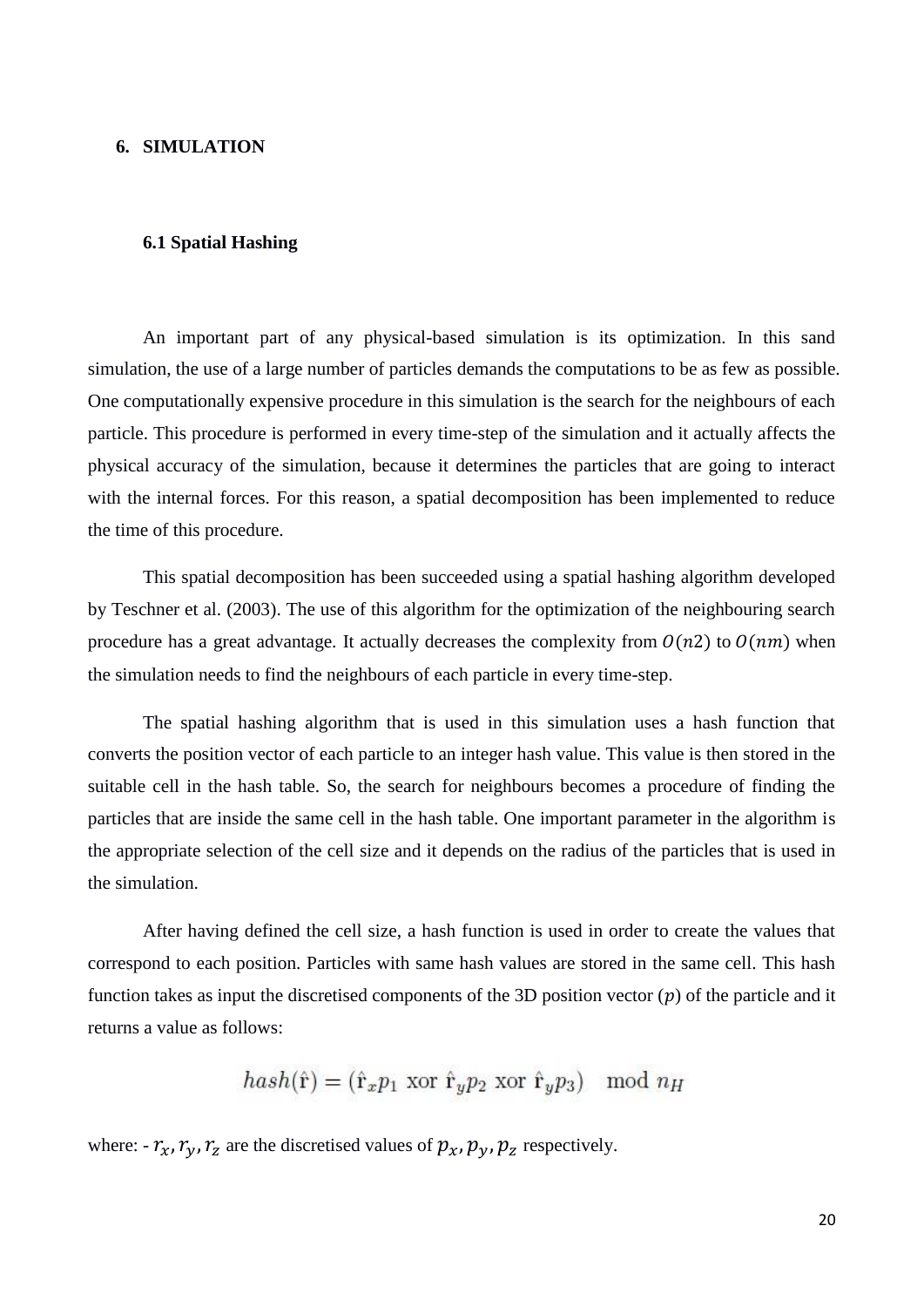These discretized values are the result of a function that computes these values as follows:

$$
\mathbf{r}(\hat{\mathbf{r}}) = (\lfloor \mathbf{r}_x/l \rfloor, \lfloor \mathbf{r}_y/l \rfloor, \lfloor \mathbf{r}_z/l \rfloor)^T
$$

-  $p_1, p_2, p_3$  are three large prime numbers that are proposed from Teschner et al. (2003) as:

$$
p1 = 73856093
$$

$$
p2 = 19349663
$$

$$
p3 = 83492791
$$

 $\eta$  is the size of the hash table and it is a predefined prime number, in order to generate the right values for each particle's position.

The next step is the use of the hash function for all particles in the simulation. By generating the hash value for each particle, the insertion of each particle in the hash table is taken place. In this simulation, the hash table has been implemented as a *std::multimap* that takes a pair of an integer (hash value) and an instance of the particle (\*particle). Finally, the search for the neighbours of each particle is restricted in a search of particles with the same hash value from the hash map that is created. This spatial hashing algorithm is repeated in every time-step and the hash map is refreshed as the position of the particles has changed as the simulation is running.

## **6.2 Integration**

The motion of each particle in the simulation is dependent on the acceleration vector in each time-step. The acceleration can be calculated using Newton's second law of motion:

$$
a = F/m
$$

where *F* is the total force that is applied on the particle and *m* is the mass of the particle.

The integration of the acceleration is vital for the motion of the particles as it is used in order to calculate the velocity and the position of the particle in each time-step. In this simulation two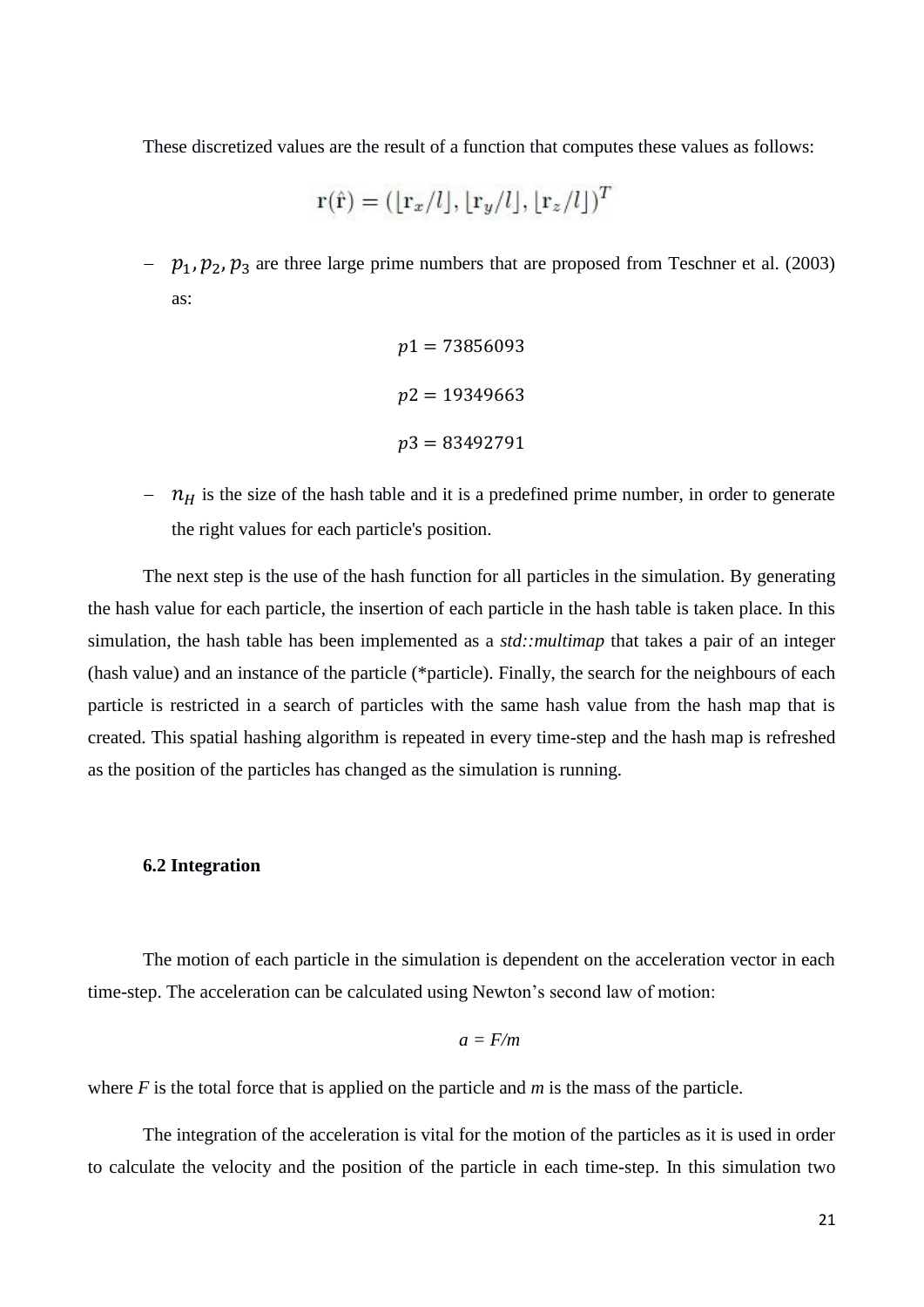integration methods has been tested: semi-implicit Euler and Verlet integration.

#### **6.2.1 Semi-implicit Euler**

Euler Integration is one of the most basic integration methods to implement. It is based on Newton's second law of motion and uses the notion of derivatives to find the velocity and the position. While the energy is conserved in each time-step, this method appears several numerical instabilities in this simulation and is not always preferred. The next position of each particle is implemented with the following algorithm:

> $m_{oldPosition} = m_{Position}$ ;  $m$  Velocity  $+= m$  Acceleration;  $m$  Position  $+= m$  Velocity;

# **6.2.2 Verlet Integration**

Verlet Integration is a fast method for numerically integrating the equations of motion for the movement of each particle in the simulation. It is quite stable as it bypasses the calculation of velocity and calculates the next position directly from the acceleration. It is also useful as it stores the old and the new position of the particle, as this information is necessary for the calculation of the shear force when the particle is in contact with another particle. The algorithm that was used for the implementation of verlet integration in this sand simulation is shown below:

next\_position = current\_position + (current\_position-old\_position)  $*(1$  $dissipation) + acceleration$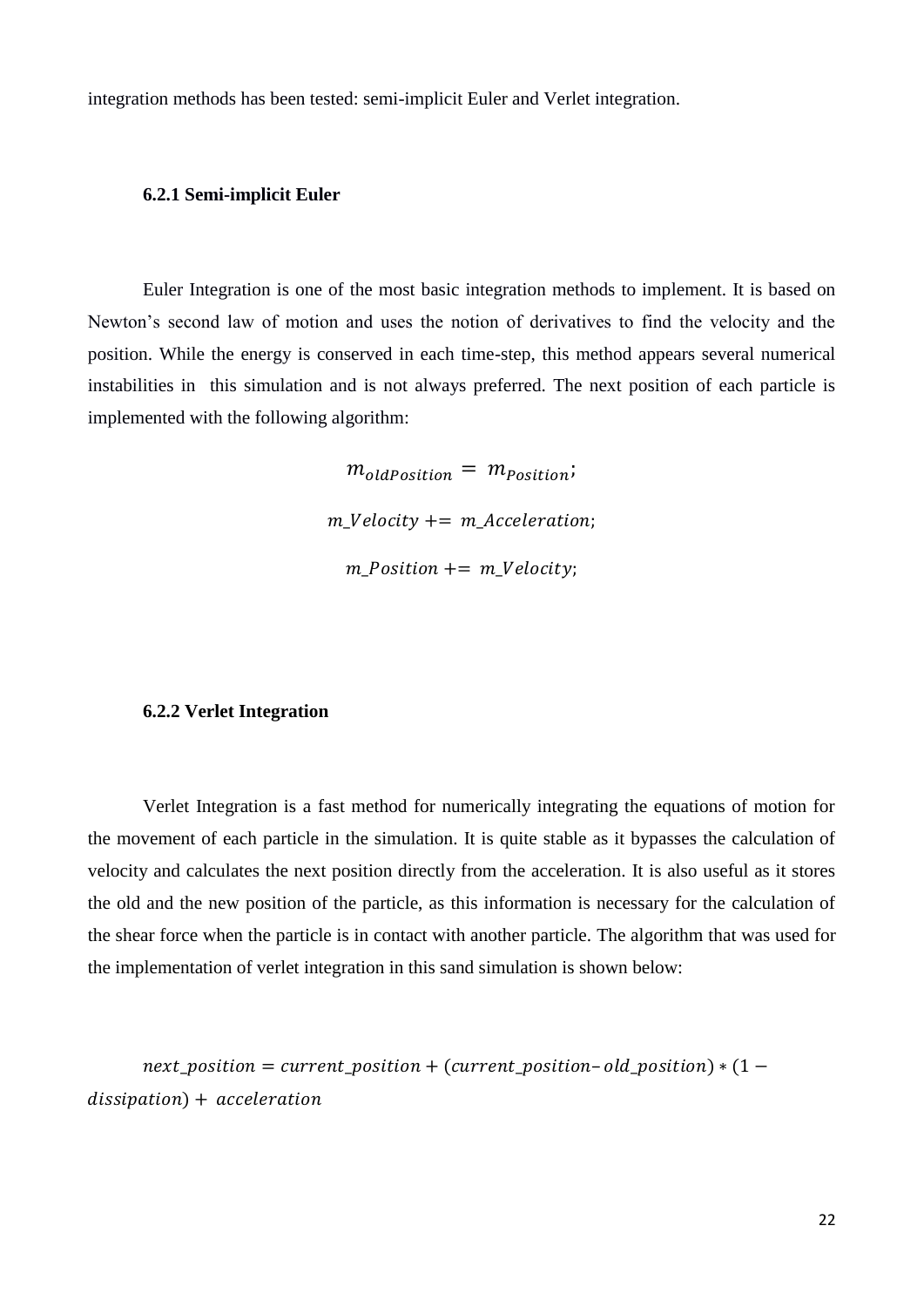#### **6.3 Hybrid Approach**

The two main models that are implemented in this simulation have been described in the previous chapters. The DEM algorithm is responsible for the simulation of the particles and their interactions with the environment and themselves. The ground granular model is responsible for the simulation of a sand surface. The changeling part of this thesis project was to combine these two models into one. This hybrid approach is going to speed up the sand simulation without losing in physical accuracy. The DEM method has a significant computational cost and when the number of particles becomes pretty large, the simulation runs in a low frame rate. In contrast, the ground material model with the use of heightfield is a suitable model for real-time deformations of a surface. Therefore, the combination of these two parts would create an interesting result.

By taking advantage of the fact that the sand is an opaque material, the static and invisible particles in a sand pile or a sand surface with a heightfield. As a result, the computations in every time-step of the simulation are decreased and the simulation runs in an acceptable rate of frames per second. The algorithm of the replacement of these particles is the follow one:

In every update of the simulation, the distance between the current position and the previous position for each particle is being checked. If this distance becomes very small and approaches to zero, then the particle is defined as inactive. Being inactive means that the particle is stable in the simulation and there is no need for further calculations of the total force that is applied to it until another new particle interact with it. So, the inactive particles that are not on the outside layer of the surface of the sand pile are candidates for replacement.

The algorithm for the creation of the heightfield and the replacement of the inactive particle s checks all the candidates and it creates vertical columns in the position of the replaced particles. The height of these columns defines the volume of the replaced particles. So the total volume of the sand is preserved with fewer particles in the current time-step. The heightfield that is formed in this case belongs to the ground material model that is described in chapter 3. Therefore, all the physical properties of sand are still there with a lower computational cost than before, as a smaller number of particles is now active in the simulation.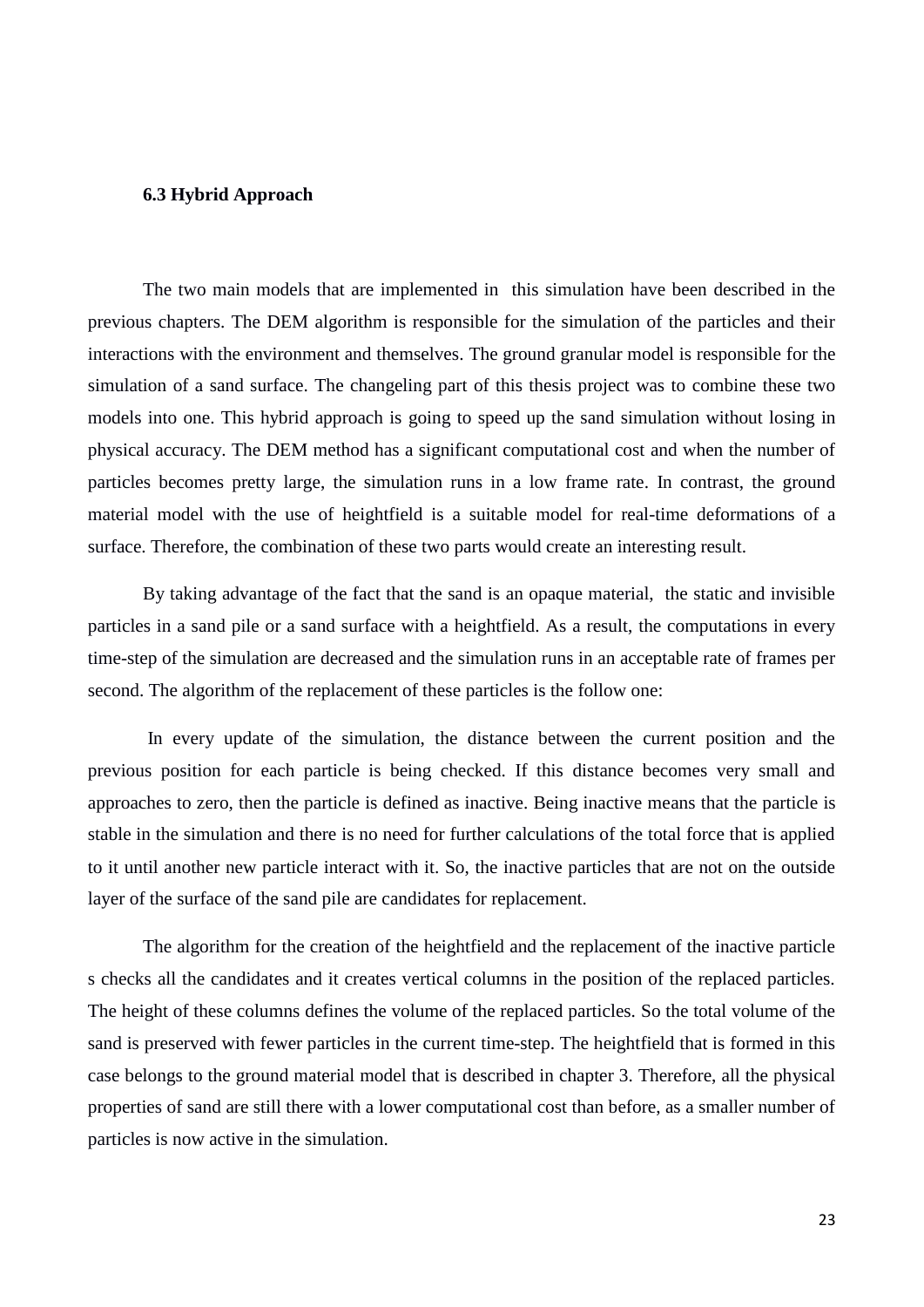# **6.4 Visualisation**

For the visualisation of this simulation, simple OpenGL representation models have been used. Due to time constraints, the visualisation of this project was not a primary task as the most amount of time was spent in the implementation of the functionality of the sand simulation. Nevertheless, the sand particles are represented either as spheres in one scene, where the number of particles is not too big, or as points, where a large amount of particles are needed for the creation of the sand surface. The heightfield is represented as a 2D grid and the vertices of the height of each column are connected in order to form a triangulated surface. A simple shader is also used that gives a defined colour to particles via the ngl library.

Three scenes have been created for the visualisation of this simulation. In the first scene, particles of sand are falling from a predefined height in a constant rate and they form a sand pile when they touch the bottom surface of the box. In the second scene, the sand particles are falling from the same height but now there is a spherical object in the scene that interacts with them. In the third scene, the particles form a sand surface and an object is falling causing deformations on the sand surface. All these three scenarios are suitably chosen in order to show the functionality of this simulation and to test the physical accuracy of sand as a granular material.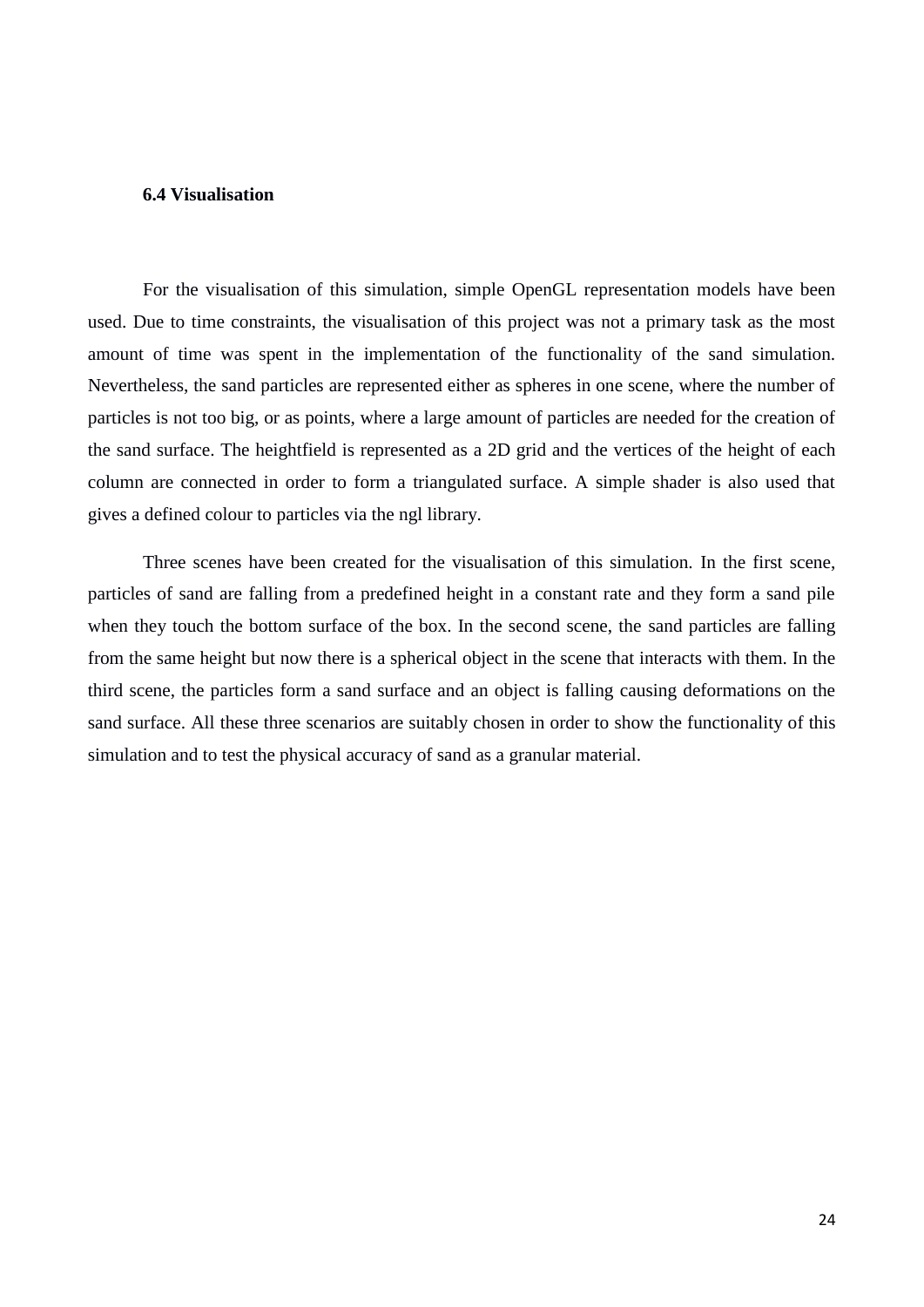

Figure 6. Scene 1



Figure 7. Scene 2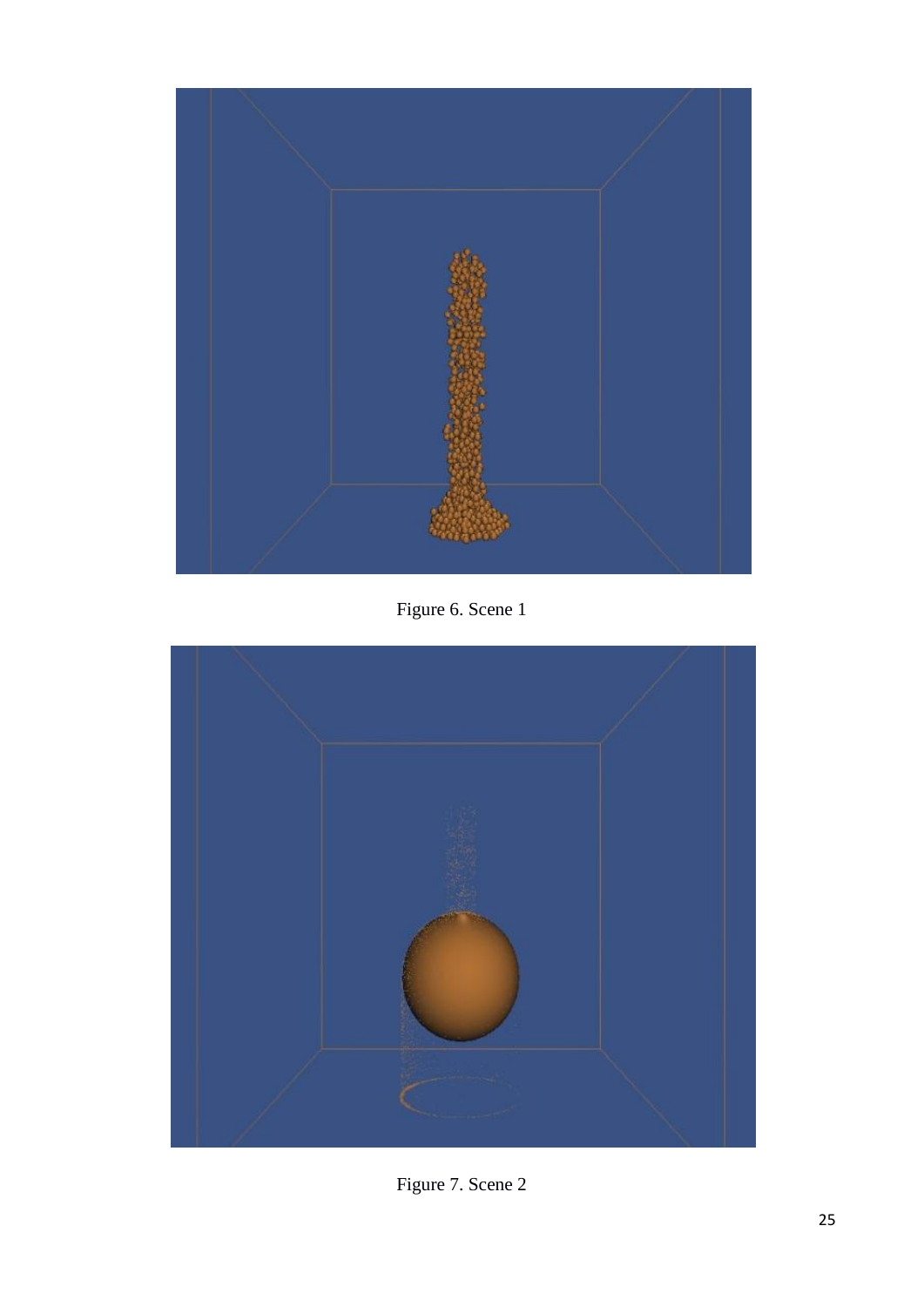

Figure 8. Scene 3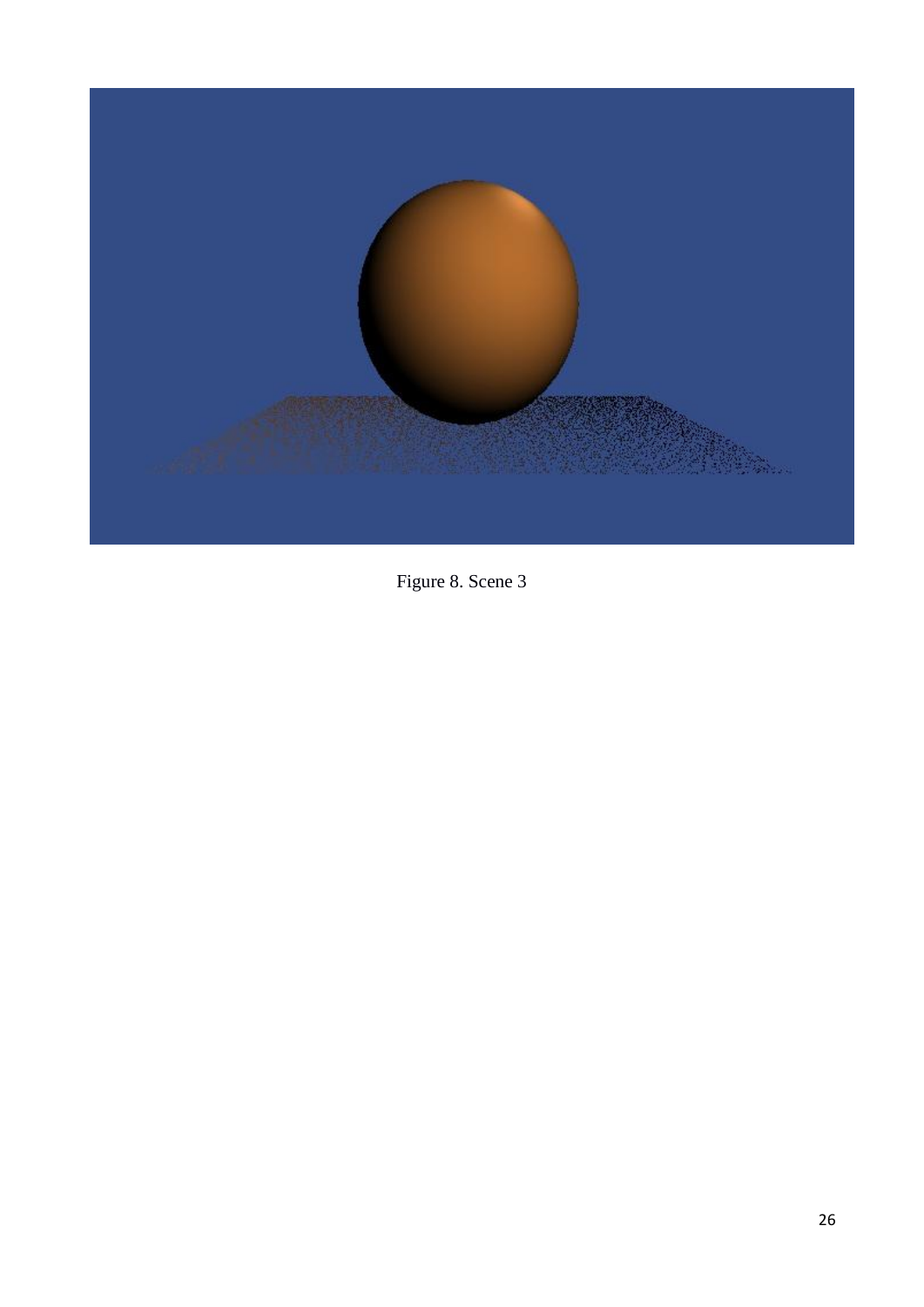#### **7. CONCLUSION**

#### **7.1 Performance**

The implementation of sand simulation was a changeling task from the very beginning of the project. Sand has unique physical properties that are different from other materials and, as it has mentioned before, it cannot be simulated in real-time. Using a hybrid approach by combining a particle system with a mesh represented by a heightfield was an effective way of simulating sand particles in pretty good frame rates.

In this simulation, the Discrete Element Method is used for the implementation of the necessary forces that are applied to the particles. The DEM method is very similar to Molecular Dynamics methods that perform the calculations for the motion of each element in each particle in the system. It has been previously found that the DEM method is an accurate approach to the physical properties of the granular materials, such as the sand. Therefore the simulation in this project appears a nice visual result in terms of physical accuracy.

By using the ground model, the simulation gains in speed without losing physical accuracy. This was tested by comparing the creation of a sand pile when one thousand particles are poured from a defined height. By using the ground model, the particles that are invisible and stable are replaced by the ground model that was described before. So the time of the simulation is improved by almost 30%. The basic advantage of this hybrid approach is the fact that a significant amount of sand particles with computationally expensive contact forces do not need to be considered for the appearance of the simulation as they are replaced by the heightfield. Therefore, the simulation does not suffer from the rather small time steps that the DEM usually requires. In addition, the computational cost of the ground granular model is trivial in comparison with the DEM model. However, if more particles are used, the improvement in terms of run time is decreasing. Nevertheless, this speed up in the simulation is significant and can be improved more in the future.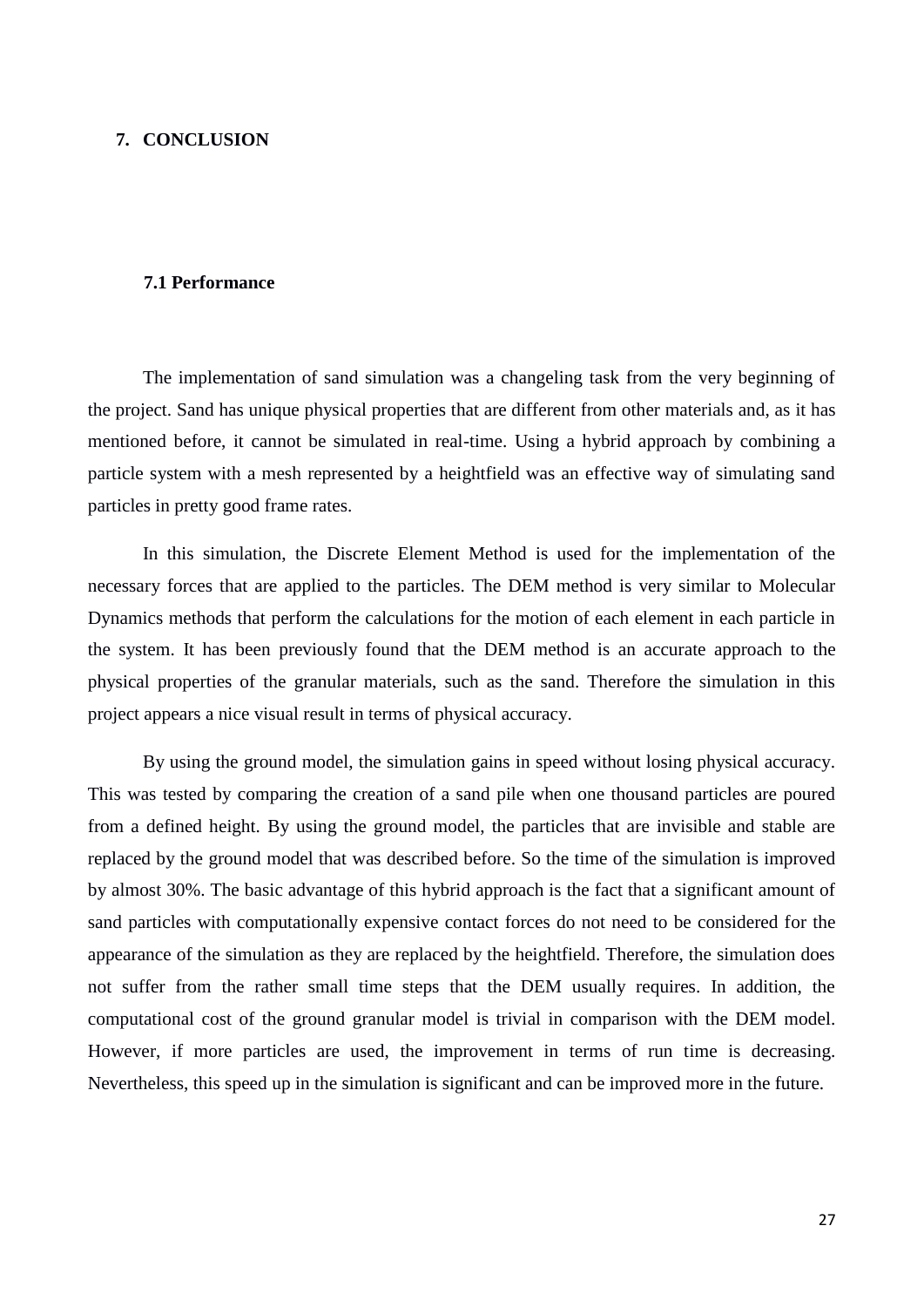# **7.2 Limitations**

During the implementation of this simulation, many limitations have been appeared. First of all, the issue of handling a ton of particles was the main problem of this project. The DEM method is a computationally expensive and in most cases is not used in real-time applications. Despite the use of some optimizations techniques, which were explained before, the simulation cannot run in an acceptable frame rate if the number of particles is increased significantly. This issue could be overcome in an extent by the use of parallelisation of the algorithms. Maknickas and Kaceniauskas (2006) proposed a parallelisation of the DEM method with pretty good results. The speed up in the simulation running time in this project could be succeeded by the use of parallel programming in CPU or even better in GPU.

Another limitation of the use of this simulation is the missing of an appropriate visualisation. In the initial proposal of this thesis, a implementation for the Maya software was proposed for the visualisation of the simulation. However, due to difficulties of the hybrid approach and the combination of two different systems, the implementation via Maya API C++ was rejected. Furthermore, only spherical objects can be used for the interaction with the sand in this simulation. The use of polygonal objects was not a primary task for this project. But with the appropriate algorithm, any object can be represented by spherical particles and can be used for testing with the sand in this project.

#### **7.3 Future Work**

The sand simulation in this project using the proposed hybrid approach offers a nice visual result in terms of physical accuracy with a respectable run time. Of course, many improvements can be taken place for improving this technique in order to be applied in more complex scenes. A significant improvement for this technique will be a parallel implementation in the GPU of the described algorithms using OpenCL or CUDA. By taking advantage of the speed up that the graphics card's processors offer, the sand simulation could be run in close to real-time speed for a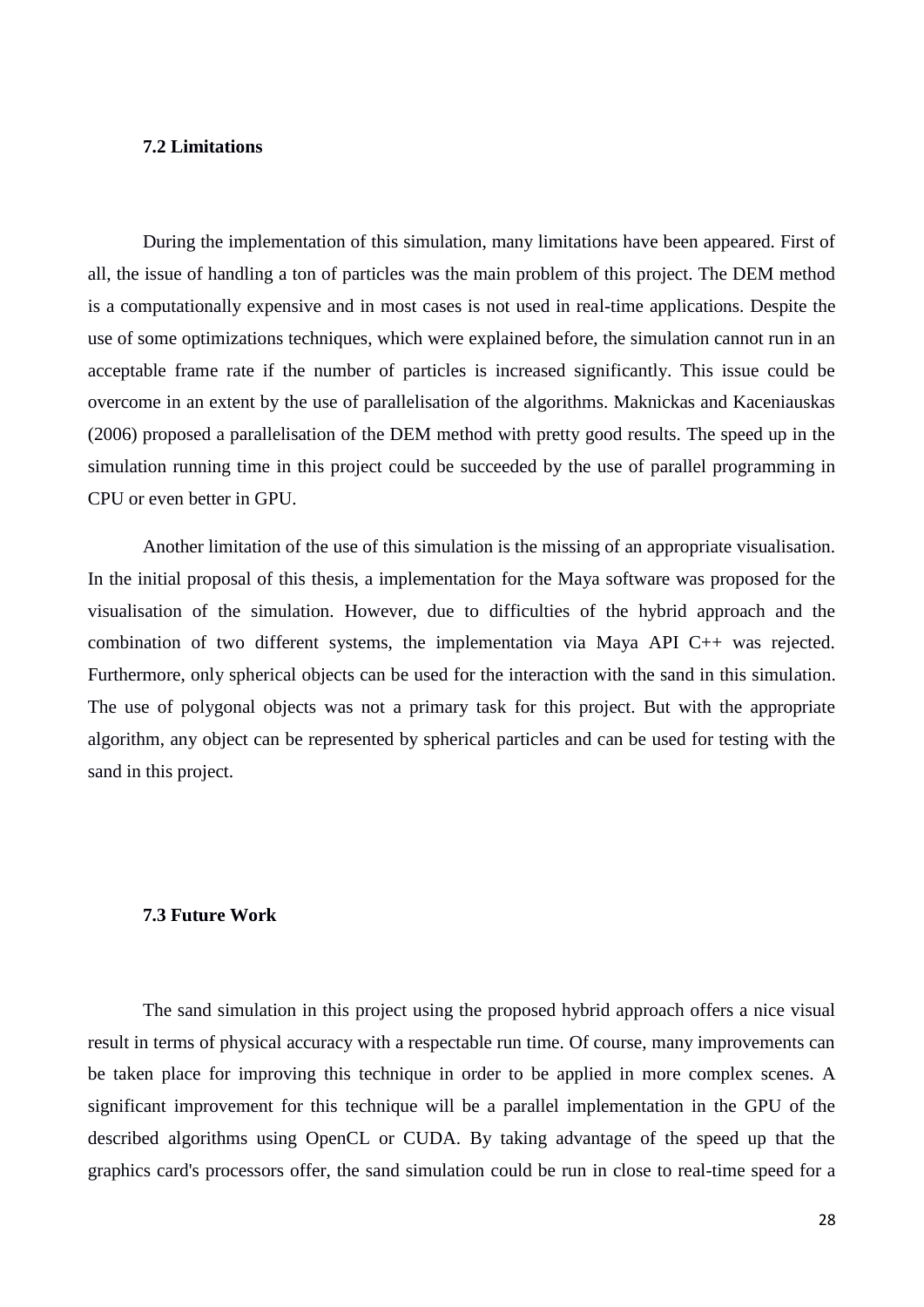large number of particles.

Furthermore, the nature of the project has a great potential for more work. Not only would a parallel implementation boost up the speed of the simulation, but also the finding of a quicker way to identify the neighbours of each would also be quite effective in terms of computational cost. The spatial hashing algorithm that is used in this simulation is a good approach, but when the number of particles becomes extremely big, this algorithm has its limitations. Finally, a way of handling more complex objects in the environment would be a good consideration as future work. For now, the simulation can handle only collision and interactions with spherical objects. By adding algorithms of collision detection and response with complex polygonal objects would add interesting results to the application.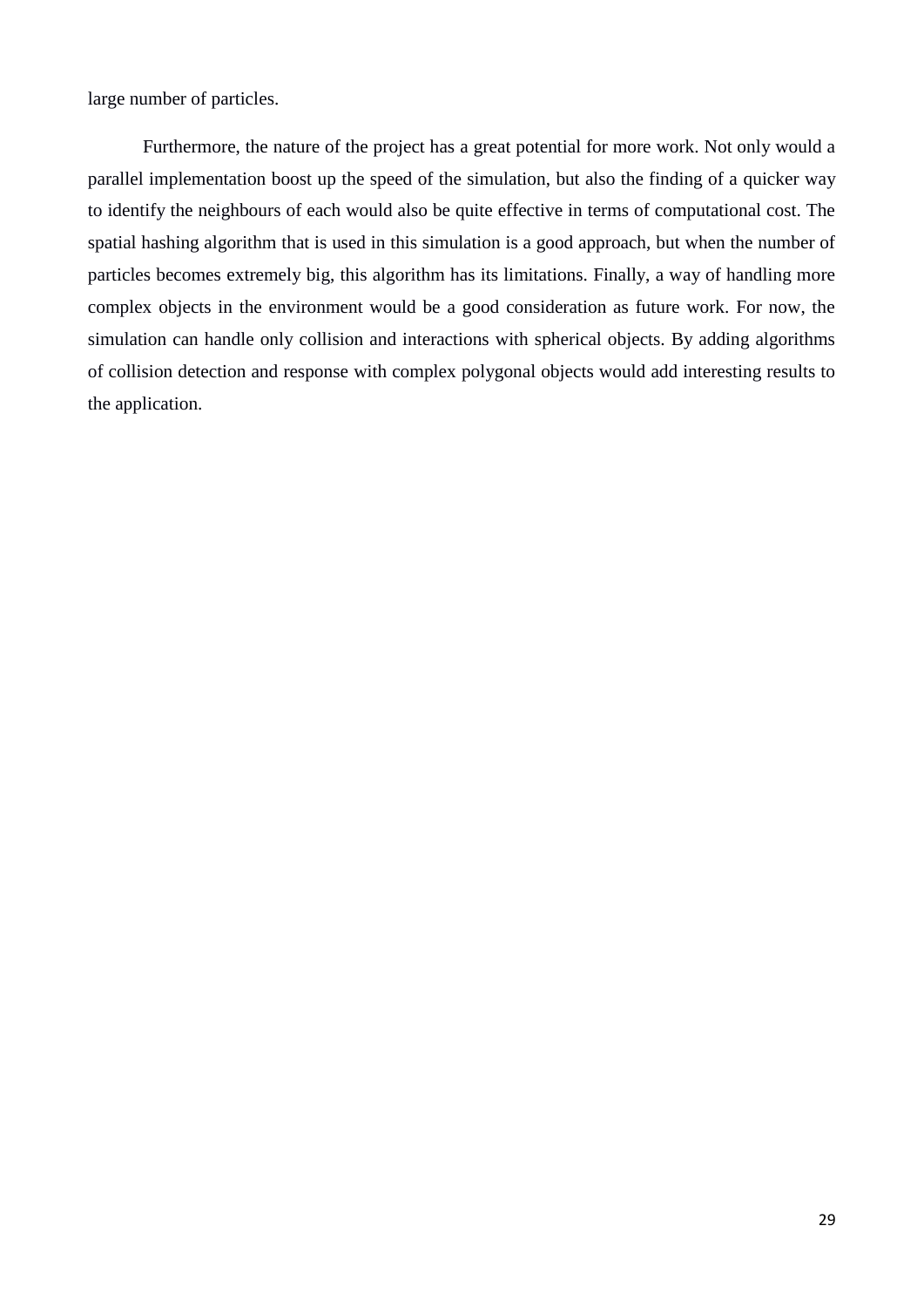#### **REFERENCES**

Alduan, I., Tena, A., and Otaduy, M. A. 2009. Simulation of high-resolution granular media. In *Proc. of Congreso Espanol de Informatica Grafica*.

Ammann C., Bloom D., Cohen J., Courte J., Flores L., Hasegawa S., Kalaitzidis N., Tornberg T., Treweek L., Winter B., Yang C.: The birth of sandman. *ACM SIGGRAPH 2007 sketches* (2007).

Aradian A., Rapahel E., and De Gennes, P. Surface flows of granular materials: A short introduction to some recent models. *Comptes Rendus Physique 3* (2002), 187–196. 10 pages, 3 figures, published in a special issue of C. R. Physique (Paris) on granular matter.

Benes, B. and Roa., T. Simulating desert scenery. *Winter School of Computer Graphics SHORT communication Papers Proceedings*, pages 17–22, 2004.

Benes B., Dorjgotov E., Arns L., Bertoline G.: Granular material interactive manipulation: Touching sand with haptic feedback. In *Proceedings of the 14-th International Conference in Central Europe on Computer Graphics, Visualization and Computer Vision 2006* (2006), pp. 295–304.

Benes, B. and Forsbach., R., Layered Data Structure for Visual Simulation of Terrain Erosion. In Tonisao Kunii, editor, *IEEE Proceedings of the Spring Conference on Computer Graphics*, pages 80–86. IEEE Computer Society, 2001.

Duran, J., 1999. Sands, Powders and Grains: An Introduction to the Physics of Granular Materials. Springer.

Hudak, M. and Durikovic, R., 2011. Terrain Models for Mass Movement Erosion. In *Theory and Practice of Computer Graphics,* pages 9-16, 2011.

Holz, D., Beer, T. and Kuhlen T., 2009. Soil Deformation Models for Real-Time Simulation: A Hybrid Approach. Workshop on Virtual Reality Interaction and Physical Simulation.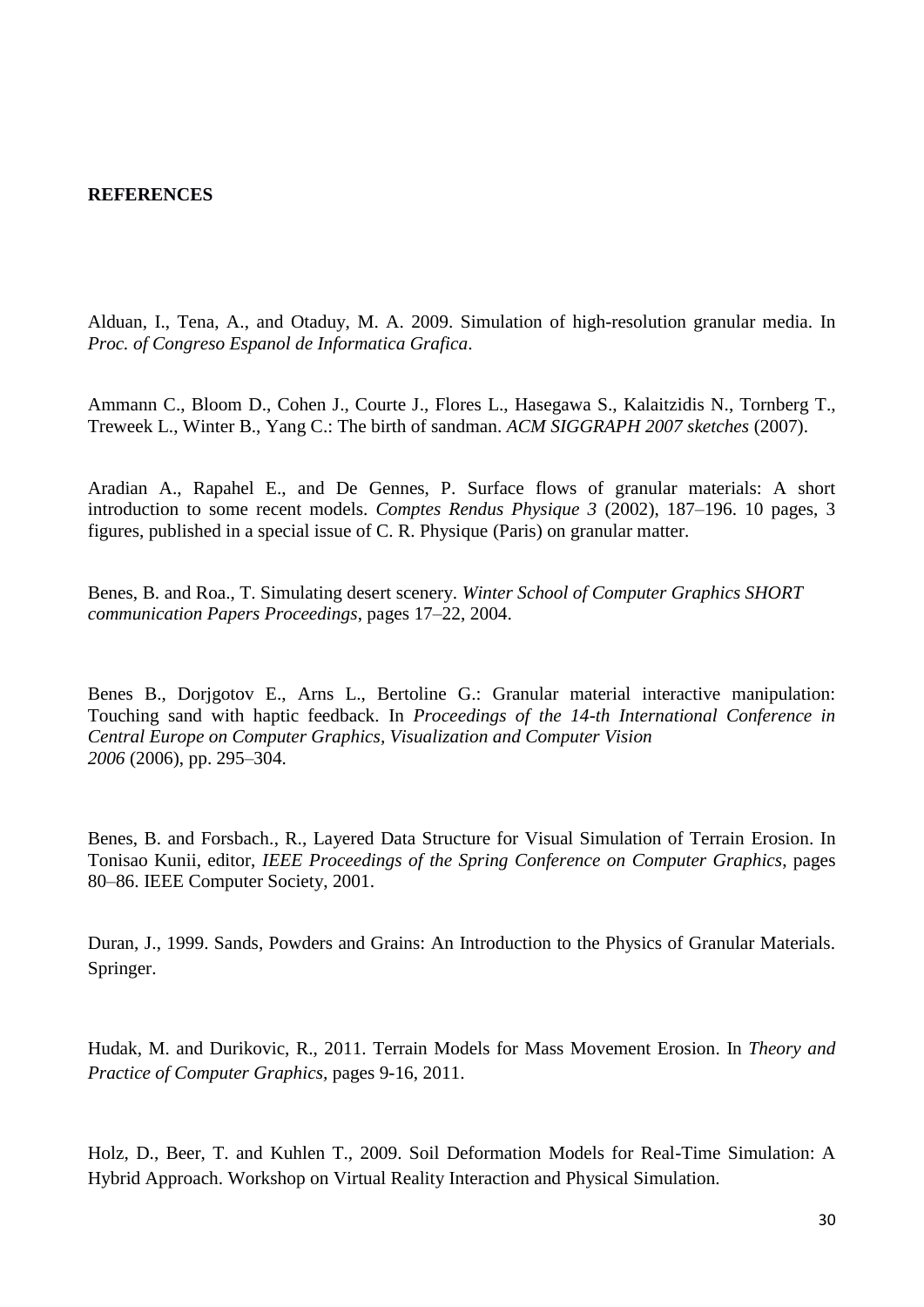Macey, J. (2010). Ngl graphics library. Available from: [http://nccastaff.](http://nccastaff/)bournemouth.ac.uk/jmacey/GraphicsLib/ [Accessed 19 Aug 2012].

Lenaerts, T., and Dutre, P. 2009. Mixing fluids and granular materials. *Computer Graphics Forum 28*, 213–218(6).

Narain, R., Golas, A. and Lin, M., Free-Flowing Granular Materials with Two-Way Solid Coupling*.* In *Proceedings of the 2010 ACM SIGGRAPH Asia*, Volume 29, Issue 6, December 2010.

Nathan B., Yizhou Y., and Mucha., P. Particle-based simulation of granular materials. In *Proceedings of the 2005 ACM SIGGRAPH / Eurographics Symposium on Computer Animation*, pages 77–86, July 2005.

Onoue, K. and Nishita, T. Virtual sandbox. In *PG '03: Proceedings of the 11th Pacific Conference on Computer Graphics and Applications*, page 252. IEEE Computer Society, 2003.

Parent, R., 2008. Computer Animation: Algorithms and Techniques. 2<sup>nd</sup> Edition. Massachusetts: Morgan Kaufmann.

Pla-Castells, M., Garcia-Fernandez, I., and Martinez, R., 2006. Interactive terrain simulation and force distribution models in sand piles. In *Cellular Automata*. 392–401.

Pla-Castells, M., and Garcia-Fernandez, I., Physically-based interactive sand simulation. In *Eurographics 2008 - Short Papers* (2008), pp. 21–24.

Sumner, R., O'Brien, J., and Hodgins, J., 1999. Animating sand, mud, and snow. *Computer Graphics Forum 18*, 1, 17–26.

Teschner, M., Heidelberger, B., M• uller, M., Pomeranets, D., and Gross, M. (2003). Optimized spatial hashing for collision detection of deformable objects. In Proceedings of Vision, Modeling, Visualization VMV03, pages 47{54. Available from: http://www.beosil.com/download/CollisionDetectionHashing\_VMV03.pdf [Accessed 19 Aug 2011].

Yongning Zhu and Robert Bridson. Animating sand as a fluid. *ACM Trans. Graph*., 24:965– 972, 2005.